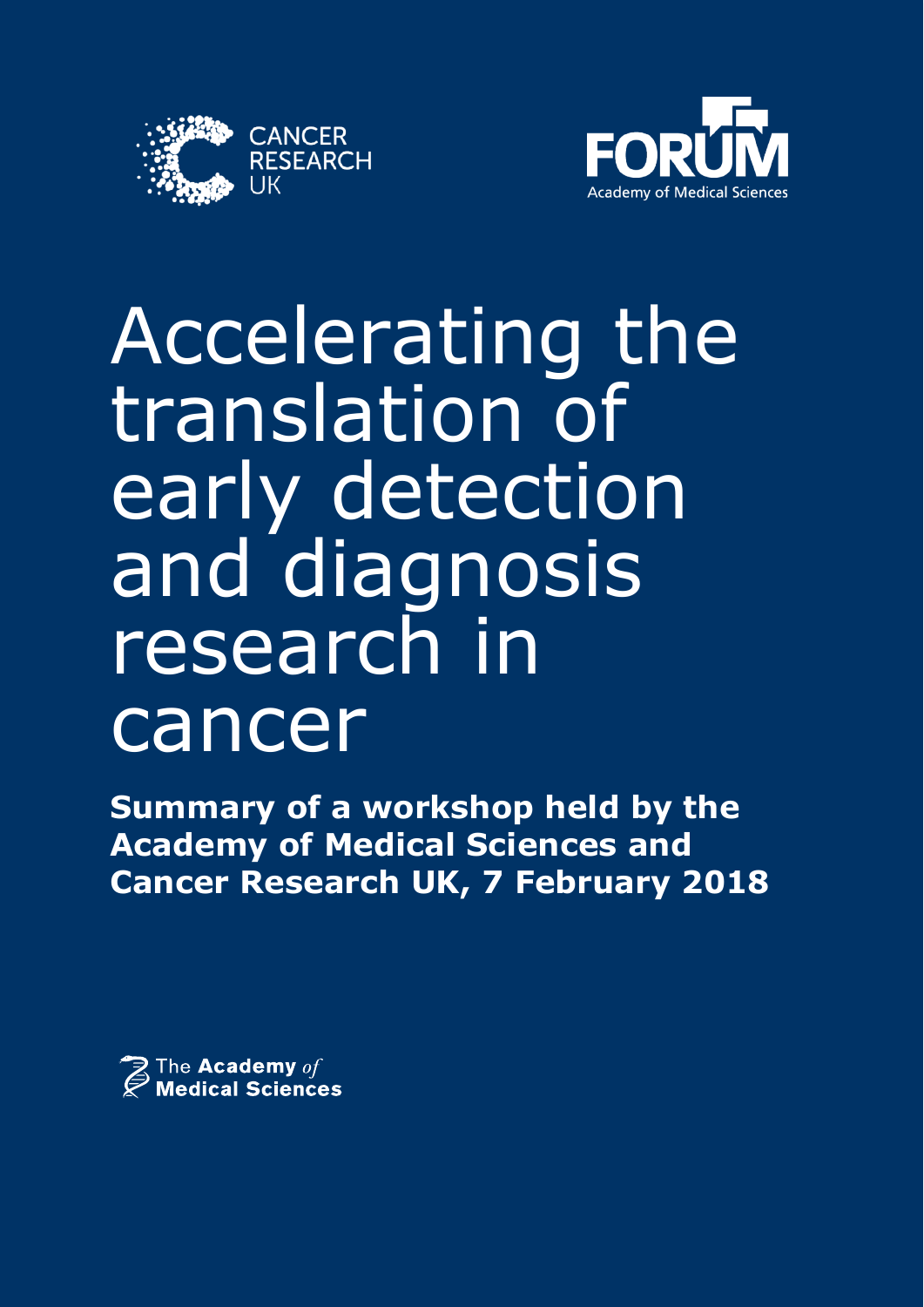#### **The Academy of Medical Sciences**

The Academy of Medical Sciences is the independent body in the UK representing the diversity of medical science. Our mission is to promote medical science and its translation into benefits for society. The Academy's elected Fellows are the United Kingdom's leading medical scientists from hospitals, academia, industry and the public service. We work with them to promote excellence, influence policy to improve health and wealth, nurture the next generation of medical researchers, link academia, industry and the NHS, seize international opportunities and encourage dialogue about the medical sciences.

#### **Cancer Research UK**

Cancer Research UK is the world's largest independent cancer charity dedicated to saving lives through research. It supports research into all aspects of cancer and this is achieved through the work of over 4,000 scientists, doctors and nurses. In 2016/17, we spent £432 million on research in institutes, hospitals and universities across the UK. We receive no funding from the Government for our research and are dependent on fundraising with the public. Cancer Research UK wants to accelerate progress so that three in four people survive their cancer for 10 years or more by 2034.

#### **The Academy of Medical Sciences' FORUM**

The Academy of Medical Sciences' FORUM was established in 2003 to recognise the role of industry in medical research, and to catalyse connections across industry, academia and the NHS. Since then, a range of FORUM activities and events have brought together researchers, research funders and research users from across academia, industry, government, and the charity, healthcare and regulatory sectors. The FORUM is a major component of the Academy's work to deliver the strategic objective of 'linking academia, industry and the NHS' and its success relies on supporter organisations who make an annual donation. We are grateful for the support provided by the members and are keen to encourage more organisations to take part. If you would like further information on the FORUM or becoming a member please contact FORUM@acmedsci.ac.uk or visit our website.

Opinions expressed in this report do not necessarily represent the views of all participants at the event, the Academy of Medical Sciences or its Fellows, or Cancer Research UK

All web references were accessed in February 2018.

This work is © The Academy of Medical Sciences and is licensed under Creative Commons Attribution 4.0 International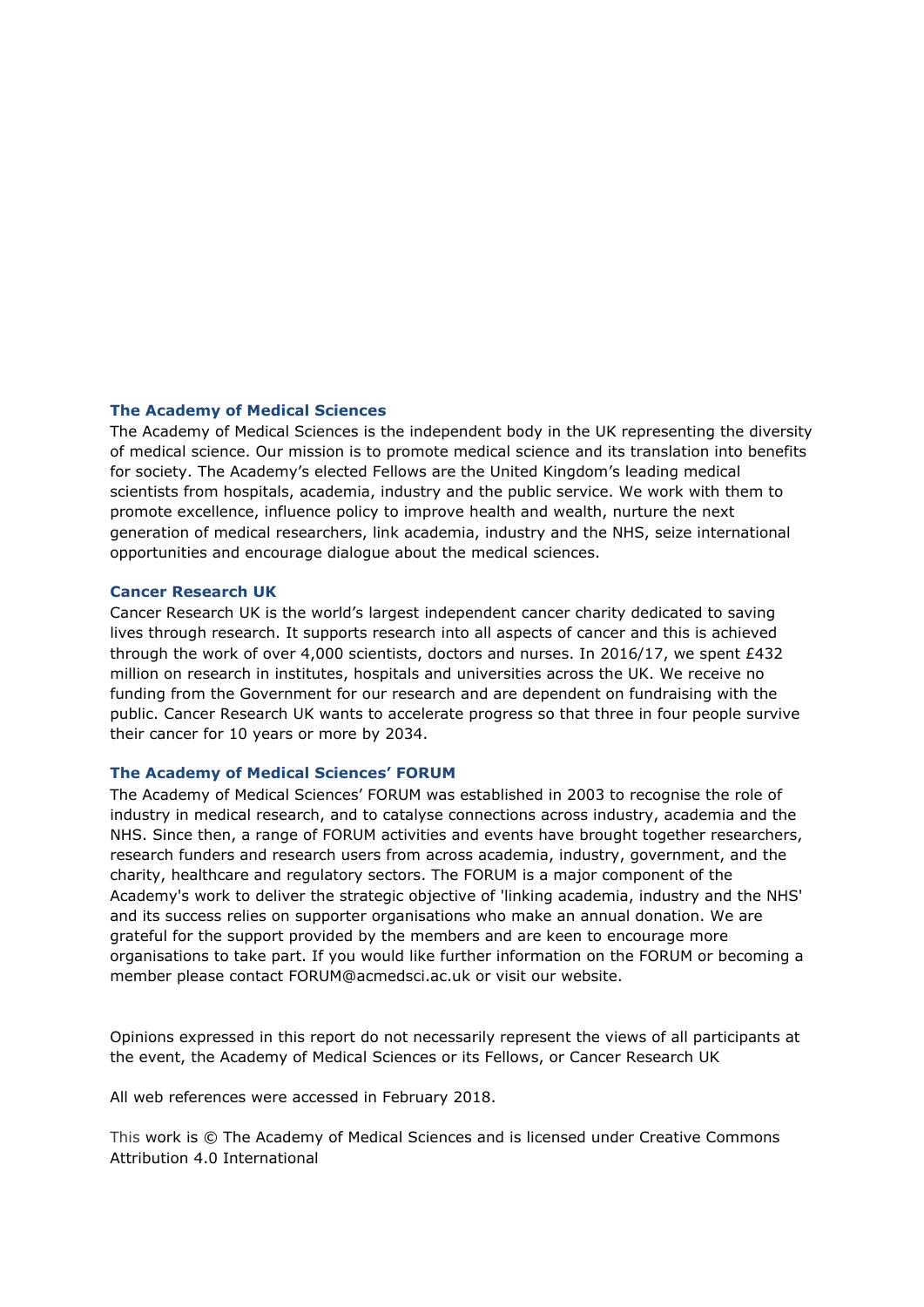# Accelerating the translation of early detection and diagnosis research in cancer

**Summary of a workshop held by the Academy of Medical Sciences and Cancer Research UK, 7 February 2018**

## **Contents**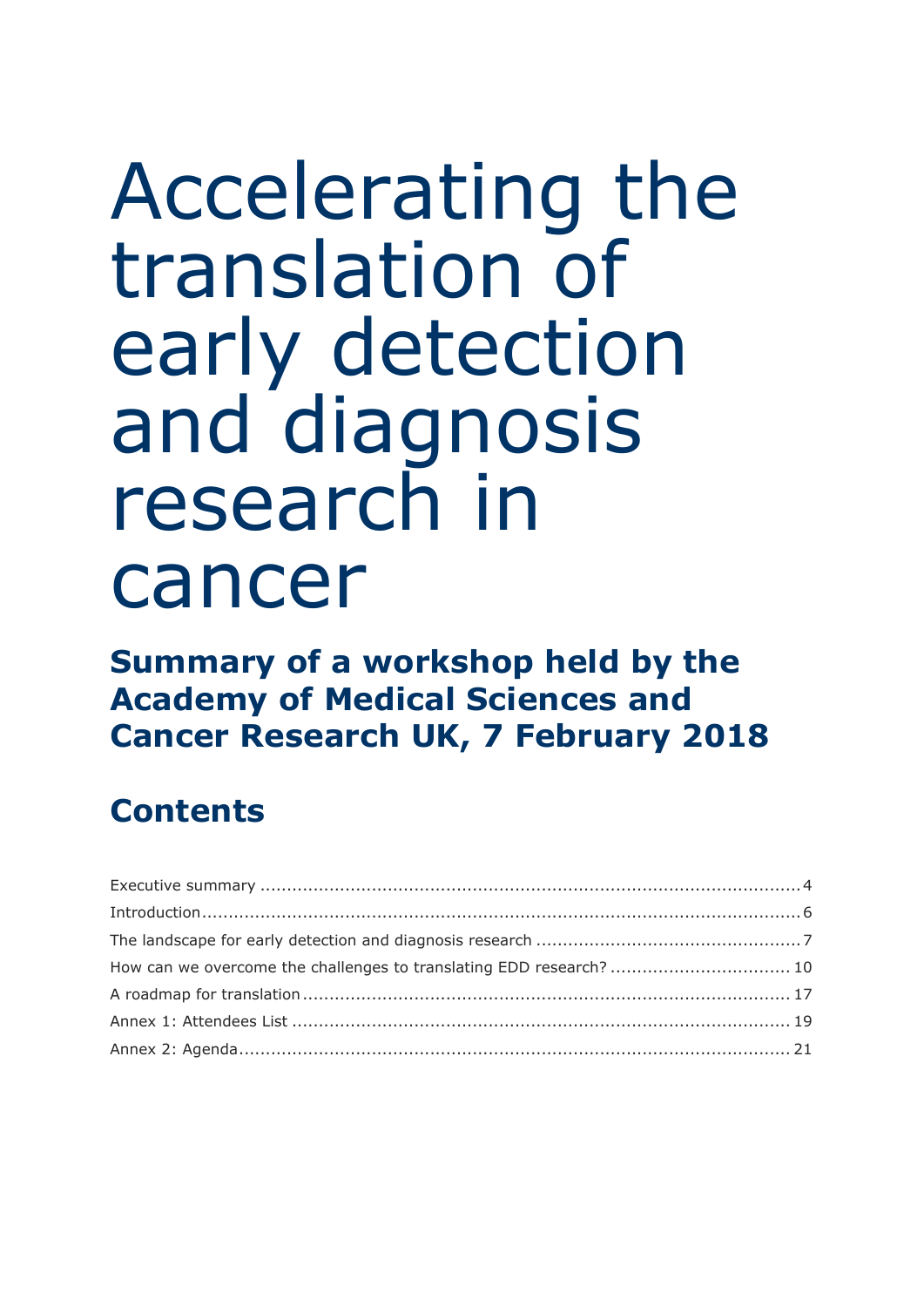## Executive summary

**The increasing emergence of early detection and diagnosis technologies has the potential to substantially reduce mortality from cancer. However, historically healthcare systems have been slow to fully understand how to measure their clinical and cost benefits, and how to use this evidence to drive adoption of research outputs into clinical practice.**

Therefore on 7 February 2018, the Academy of Medical Sciences and Cancer Research UK held a joint FORUM workshop on *'Accelerating the translation of early detection and diagnosis research in cancer'*. The workshop explored the 'state of play' in early detection and diagnosis (EDD) research, highlighting emerging developments in EDD science whilst also exploring the challenges experienced in translating this science into the health system. Participants specifically discussed the key challenges from discovery to translation and ways to address these, and considered what a roadmap for EDD translation could look like. The key points of discussion are outlined below under two themes.

#### Generating the right evidence

- **Understanding the applications of EDD research early in development** including what clinical need it is addressing, where it may fit in a clinical pathway and the economic impact and wider value. Developing a **'Target Product Profile'** which encompasses these factors at an early stage was proposed.
- More broadly, there was recognition of the **importance of balancing the need for robust evidence with faster access** to these technologies. Safety, clinical utility and an economic case are key factors to consider for new technologies.
- The value of building **a strong economic rationale for commissioners** was emphasised, especially given the financial climate in the NHS. Highlighting the future benefits of EDD technologies is crucial as it is likely that cost savings may accrue years downstream of introducing an EDD test. Therefore a holistic, long-term view of the benefits is needed including health outcomes, clinical pathways and impact for patients and the health system, that is aligned to the information needs of decision-makers.
- **Challenges to building the evidence base for diagnostics** include the need for multidisciplinary teams and capacity in the health system to deliver trials of EDD technologies, and a **lack of access to, and availability of, high-quality samples** for discovery and validation. Participants proposed a centralised repository of longitudinal samples linked to clinical data to support discovery and validation of EDD markers. There is potential opportunity to better define evidence generated during clinical use ('real world' evidence) to further support the evidence base for EDD technologies.

#### The research and translation infrastructure and culture

 **A national model of 'Clinical Trial Units (CTUs) for diagnostics' may be needed**. Whilst the current network of CTUs have great strengths in supporting design,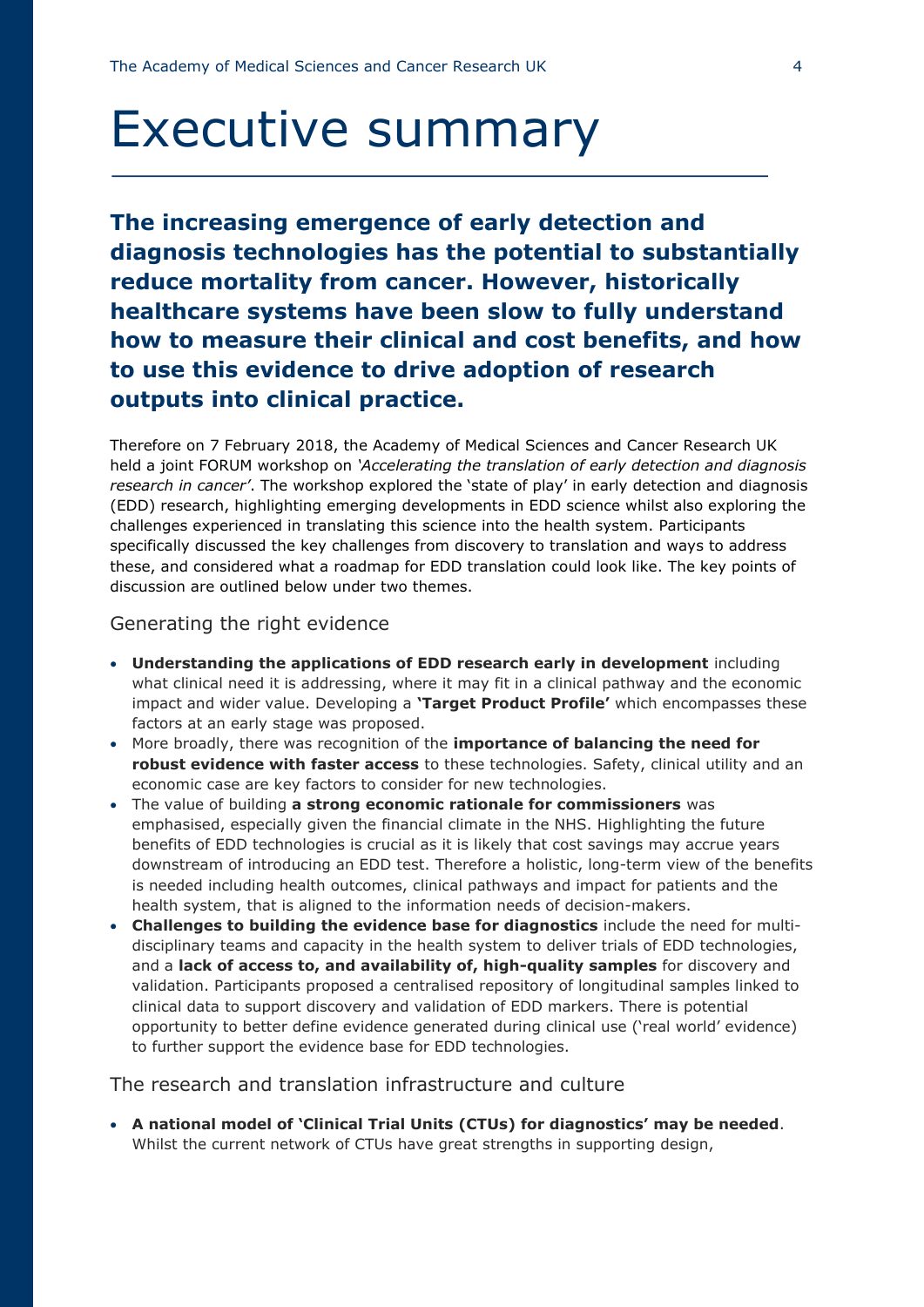#### The Academy of Medical Sciences and Cancer Research UK 5

development and delivery of clinical trials, they focus on therapeutic interventions and the demands for trialling diagnostics are significantly different.

- There is a need to **address heterogeneity in access to, and implementation of, new technologies** across regions as well as by individual clinicians. This includes ensuring appropriate **capacity, capability and awareness in the NHS workforce** to deliver EDD research findings into practice, with consideration as to the type of skills needed amongst healthcare professionals.
- The importance of **collaboration across all key stakeholders** such as academia, industry and the NHS, and others involved in the developmental pathway such as health economists and commissioners, was highlighted.
- Historically, the NHS has placed emphasis on treatment and disease management rather than EDD, and would benefit from a **shift to focus more on EDD**, particularly within primary care. This would help to increase awareness of this field, improve participation in research and further ready the system for translation and implementation. It is important that the system manages the different levels of 'risk' for patients through a risk-stratified approach to screening.

Overall, **a system change is needed** to ensure better development, evaluation, translation and implementation of EDD tests. Delegates **advocated the value of developing a roadmap for translation** of EDD research that incorporates these factors and particularly addresses evidence and clinical needs at the various stages in translation. This may be challenging to establish across all types of EDD research and so any roadmap needs to consider the nuances of using different types of biomarkers, amongst other aspects. This could **build on existing frameworks for biomarker development** that are in development such as through the CanTest initiative. $1$ 

<u>.</u>

<sup>1</sup> [www.cantest.org/](http://www.cantest.org/)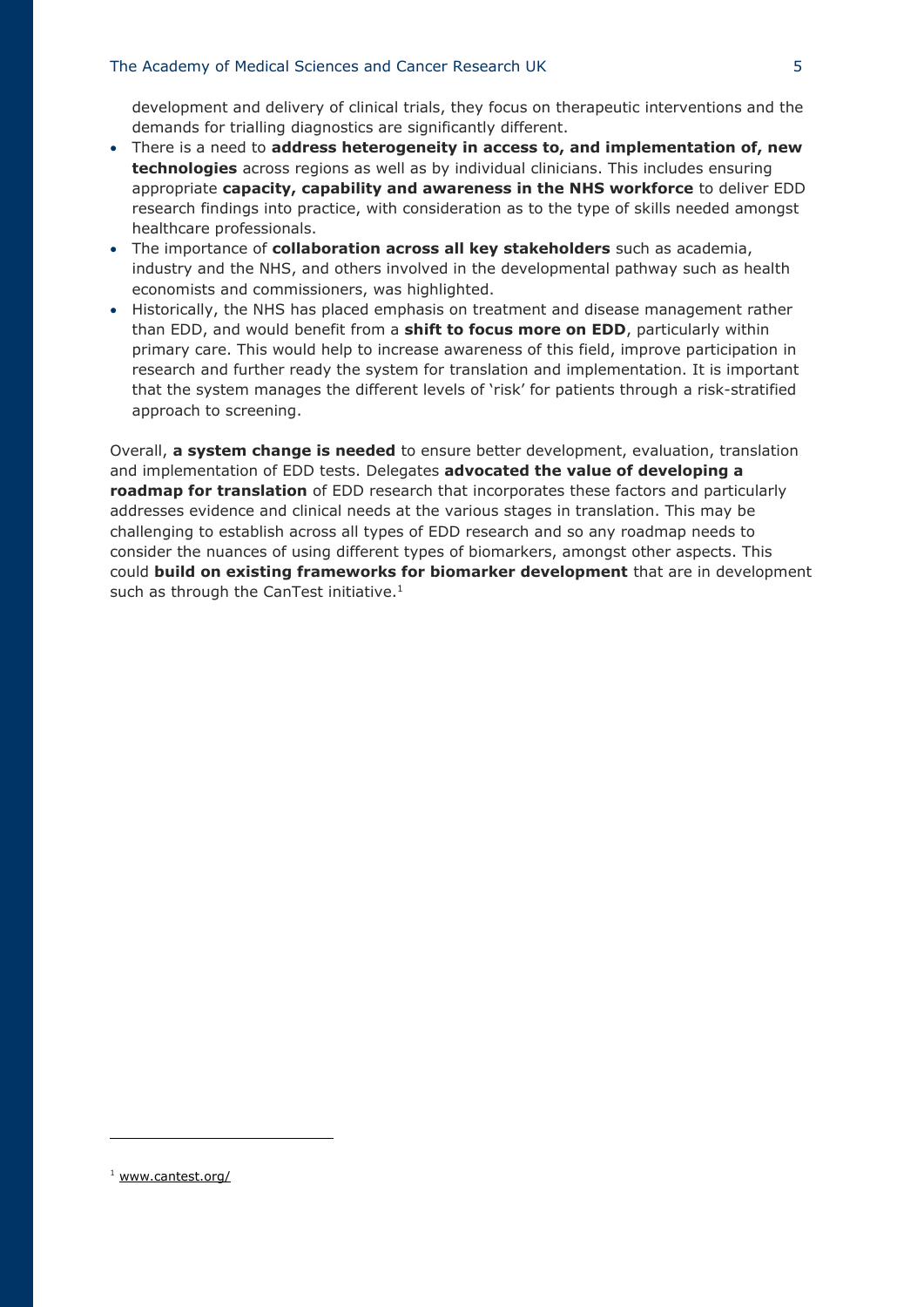## Introduction

**It has been shown that for almost all cancers, there is a marked improvement in survival following diagnosis at an earlier stage. However, despite the increase in early detection and diagnosis research, there are still significant challenges in translating this research into effective technologies. Healthcare systems are then slow to adopt these technologies in clinical practice. This highlights the need to find ways to tackle the barriers and accelerate access to potentially transformative technologies which can improve health outcomes for cancer patients.**

Early detection research seeks to enable the detection of cancer or pre-cancerous states at the earliest possible time at which an effective intervention might be made; early diagnosis research seeks to understand the role of patients, healthcare professionals and healthcare providers, and to develop interventions in a population or clinical context. As outlined, such research can improve survival compared with detection at later stages (acknowledging lead time challenges).

There are clear areas of unmet clinical need that may be addressed by early detection and diagnosis (EDD) technologies. For example, later diagnosis of pancreatic cancer when it becomes symptomatic is accompanied by a very limited chance of curative treatment. There is an urgent need to develop better tools to detect pancreatic cancer at the earlier stages when symptoms are either not present or vague. Opportunities to increase the pace and efficiency of discovery and translation across the EDD research pathway need to be identified and exploited to maximise patient benefit. This spans the entirety of the pathway from biomarker discovery and validation for diagnostic development through to NHS adoption, dissemination and commissioning.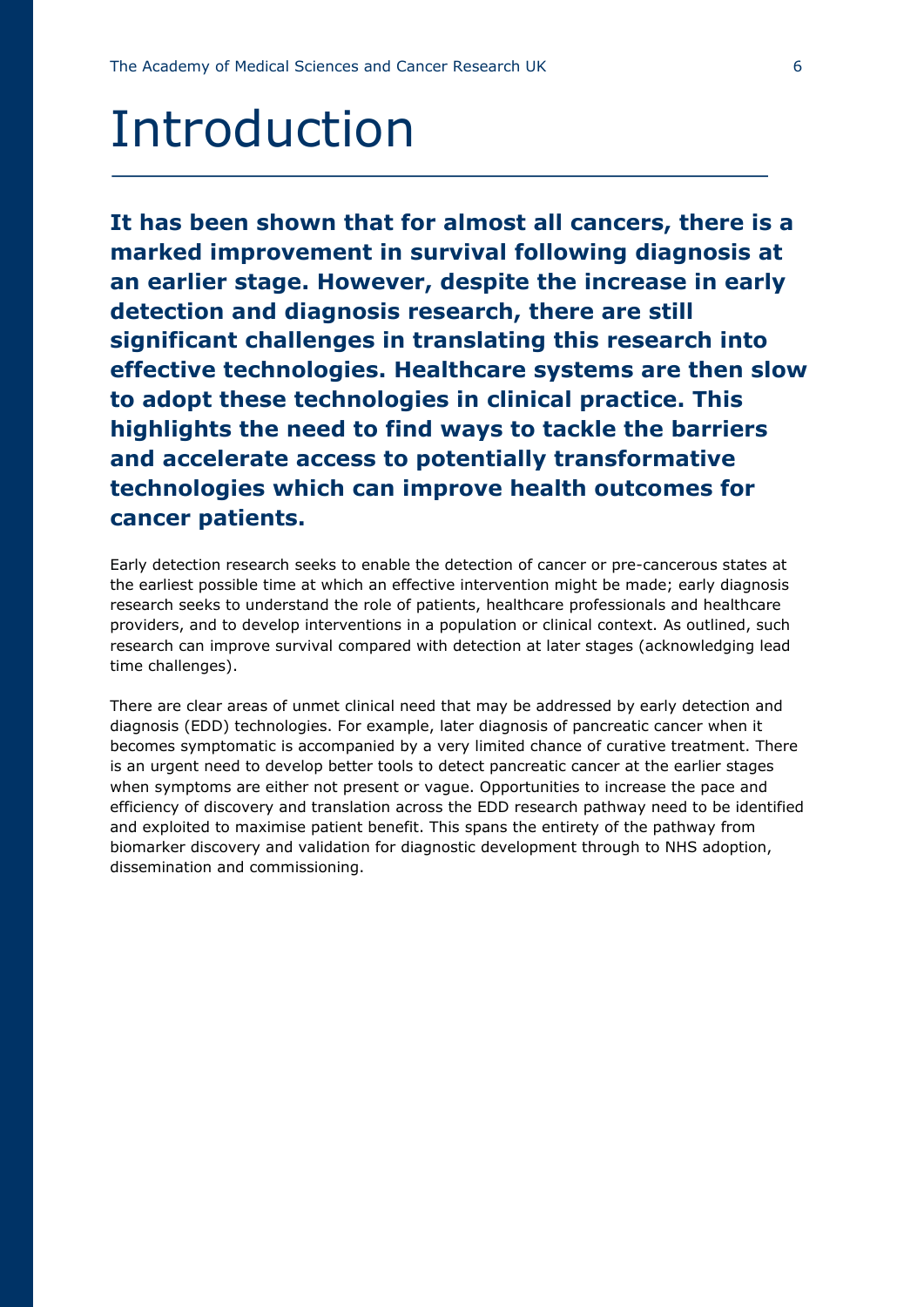## The landscape for early detection and diagnosis research

**Participants heard views from key stakeholders on the landscape for EDD research and opportunities for this field. Case examples illustrated the challenges in translation of EDD research and how these might be addressed in the future to accelerate access.**

## **Opportunities for EDD research**

Some screening programmes have significantly lowered cancer mortality rates, as best exemplified by bowel scope, a one-off lifetime screening test using flexible sigmoidoscopy that has been shown to reduce invasive cancers by  $\sim$  40%.<sup>2</sup> To improve benefit-harm ratios, screening can be targeted to populations who are at high-risk. However, new biomarkers are needed to improve sensitivity and specificity in existing programmes, and to provide detection methods for cancers where no screening programme currently exists. There is also a need to avoid false positives and over-diagnosis in areas such as prostate cancer, where this could prevent unnecessary and invasive procedures (for example, transrectal biopsies). In addition, the effectiveness of screening programmes depends on coverage – requiring engagement with the public and high uptake – reinforcing the need to stratify populations and target screening to those most at risk. There is an opportunity for new technologies such as artificial intelligence and support systems in managing and triaging patients for new tests.

Supporting and integrating systems to drive translation

<u>.</u>

It was highlighted that the majority of cancers present with symptoms in primary care, rather than national screening programmes. It is therefore key to ensure the appropriate capacity and capability in primary care for EDD including an evolution of the GP consultation to accommodate EDD processes. In addition, new biomarkers are needed to improve detection; notably, there are still only two widely used blood-based cancer biomarkers in primary care, the same markers that were used 25 years ago, which illustrated the challenges in translation and adoption. The evaluation of new biomarkers must be accompanied by raising awareness of cancer signs and how to act upon them, and wider system change to ensure better development, evaluation and implementation of tests.

An example of an initiative aiming to improve care pathways by integrating cancer systems

<sup>2</sup> Atkin W, *et al*. (2017). *Long-term effects of once-only flexible sigmoidoscopy screening after 17 years of follow-up: the UK Flexible Sigmoidoscopy Screening randomised controlled trial*. Lancet, **389**, 10076, 1299- 1311.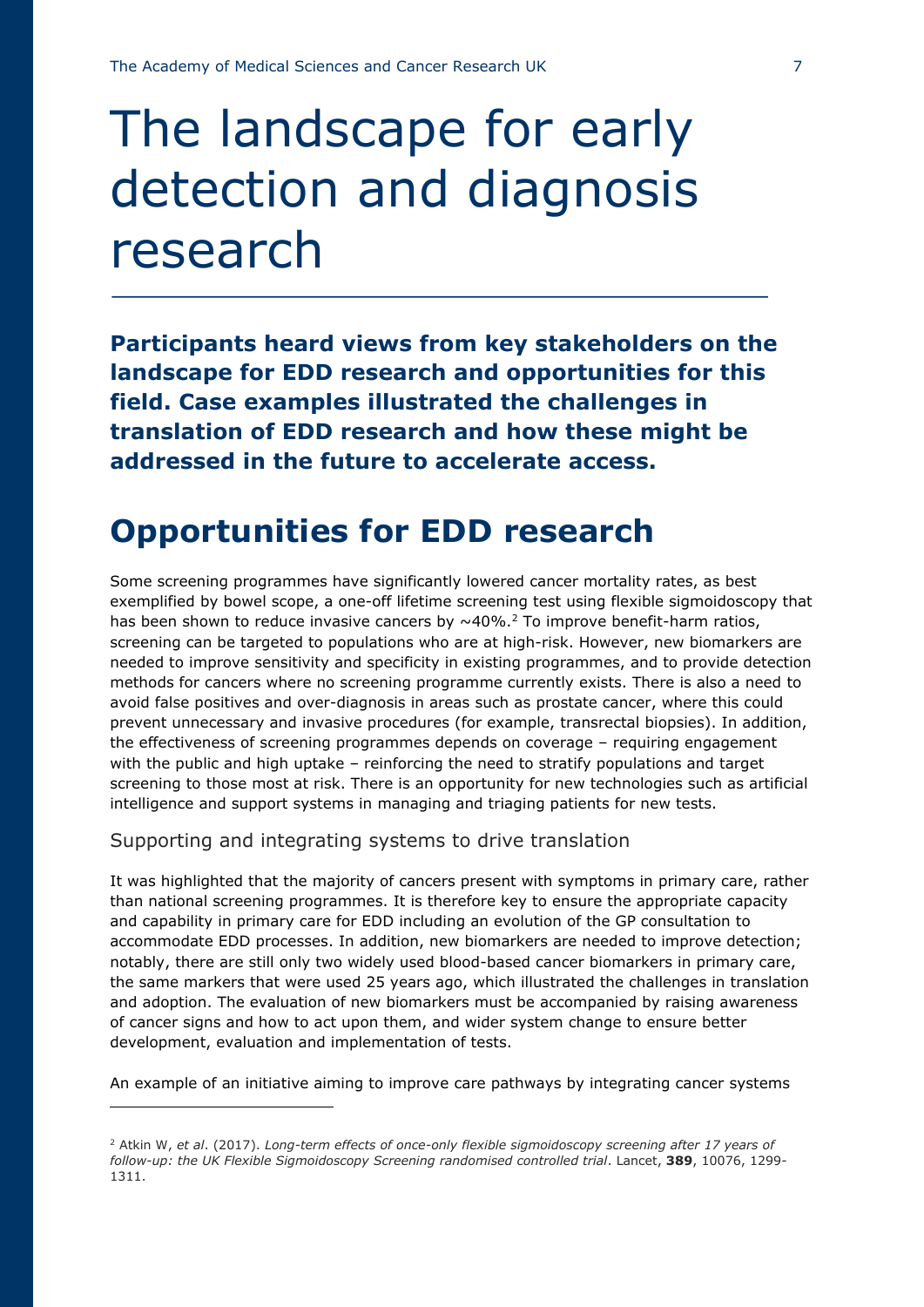into secondary care is the lung cancer programme for early diagnosis, run by the UCLH Cancer Collaborative. <sup>3</sup> This targeted hard-to-reach populations and trialled the feasibility of low-dose CT scans, which was highly successful for increasing reach to the at-risk, low socioeconomic population. The study emphasised the importance of a collaborative approach to EDD research across industry, academia and the NHS, to deliver an effective, integrated system for EDD.

### **Preparing the system**

It was emphasised that EDD technologies typically take 15 years from initial investment to market, and so a realistic and holistic vision of the route to market is needed that documents the necessary scientific and financial steps, and the risks and costs at each stage of development. There was agreement on the need to map out translation and adoption pathways early in development to determine feasibility and likelihood of success, including an early consideration of the value of EDD technologies, the target market and the reimbursement process. This should include: an understanding of the clinical pathways such as where a technology fits; the stakeholders involved and who needs to be engaged in the process; potential barriers to adoption such as availability of funding; and processes for building and iterating the evidence base on value and utility. More specifically, it should ensure that there is a robust clinical adoption plan that will enable the generation of high integrity data that fulfils regulatory requirements.

There is a need to fully understand the clinical pathways and context for delivery. For example, in order to decide whether a product is designed for point-of-care or as a laboratory test, with advantages and disadvantages of each. These considerations include time to reach result, accuracy, cost and regulation. For example, point-of-care testing may deliver results quickly but a more controlled, laboratory-based environment may deliver greater 'value' (in terms of accuracy). Ultimately, these product development choices aim to strike a balance between accuracy and cost.

#### The value of EDD technologies

Understanding the economic impact of technologies and using this to form a strong health economics argument is essential for a finance-limited NHS, particularly at a local commissioning level. There was consensus that this 'value' should be more holistic as the benefits of technologies extend beyond simple cost-savings, and views on value will differ across stakeholders. One speaker described two perspectives on the value of diagnostic tests as an 'essentialist' view which defines value by the trustworthiness of results (accuracy and validity), and a 'consequentialist' view based on impact on broader health outcomes and utility.

It was highlighted that a compelling value proposition is particularly important for investors when slow translation into clinical practice from initial investment can deter investment, and especially when other sectors have shorter timeframes and faster returns. Industry speakers noted that a strong intellectual property (IP) portfolio is needed as part of this value to encourage investors, but this can risk impeding innovation.

The evidence base

<u>.</u>

<sup>3</sup> [www.uclh.nhs.uk/OurServices/ServiceA-](http://www.uclh.nhs.uk/OurServices/ServiceA-Z/Cancer/NCV/Documents/UCLH%20Annual%20review%20201718.pdf)

[Z/Cancer/NCV/Documents/UCLH%20Annual%20review%20201718.pdf](http://www.uclh.nhs.uk/OurServices/ServiceA-Z/Cancer/NCV/Documents/UCLH%20Annual%20review%20201718.pdf)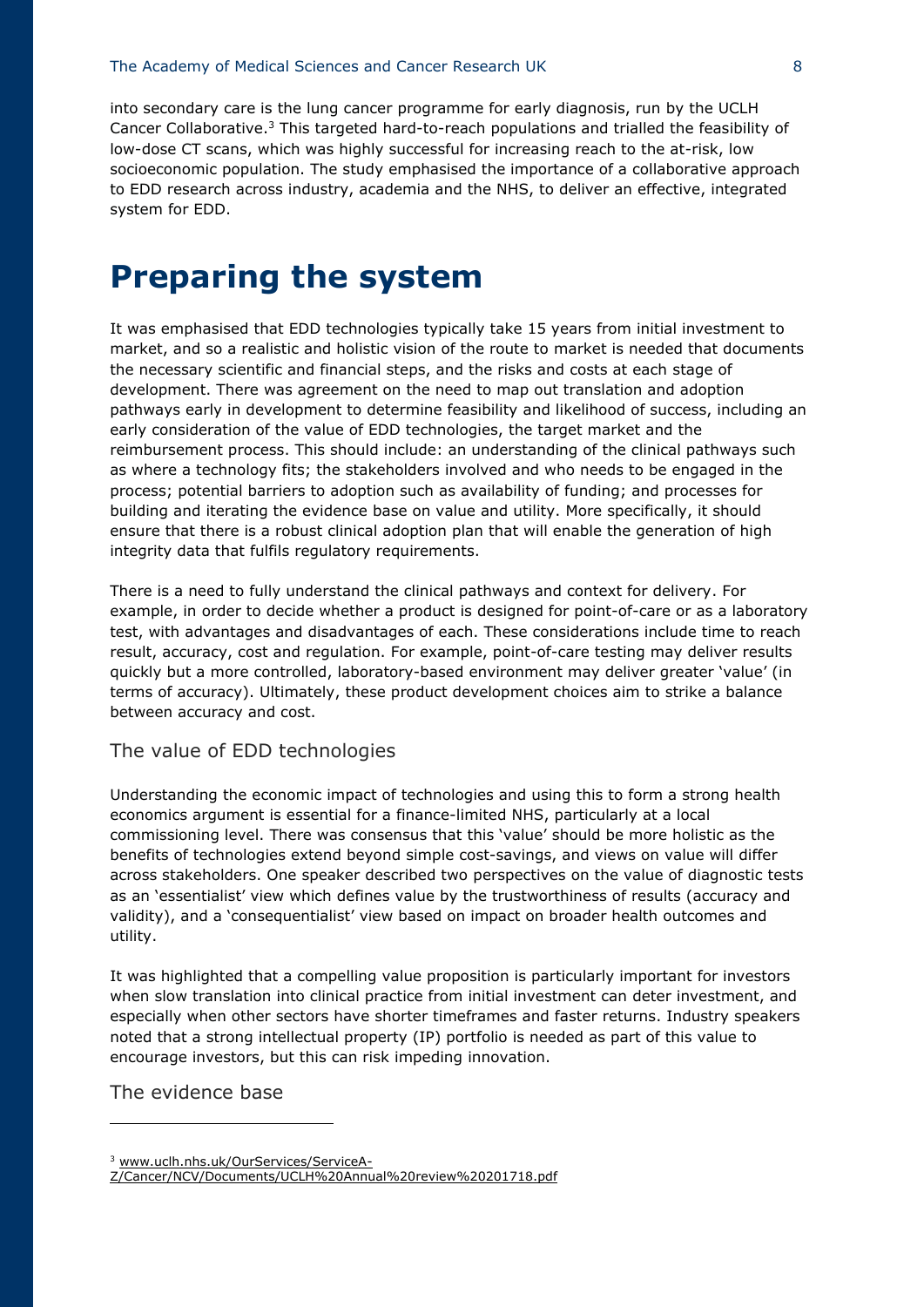Industry delegates noted that large-scale validation is needed following product development to demonstrate clinical relevance and validate a product in a heterogeneous population to ensure clinical utility. However, this scale of validation can be particularly challenging to carry out in an academic setting. In some circumstances, there is the potential to use novel methods for gathering evidence. For example, Owlstone Medical's Breath Biopsy has been made open-source to encourage other researchers to use it and add to the evidence base on its efficacy. It was suggested that regulatory pathways could support a faster route to market for products following demonstration of safety, by facilitating use of real world evidence for aspects such as mortality-benefit studies.

#### Adoption in the NHS

The slow adoption of new technologies demands a realistic approach to timelines for implementation. It was proposed that medical guidelines should be made more adaptable and quicker to adopt new technologies and methods to accelerate this. Regulatory approval does not guarantee market access so it is key to engage early with stakeholders such as clinicians, commissioners and patients, as well as multiple NHS Trusts with differing priorities. Speakers emphasised the value of engaging the right people at the right time, and ensuring a full understanding of stakeholder needs. For example, change to clinical pathways requires confidence to be built amongst clinicians, so it is important to understand the capability and capacity needed to introduce a new technology.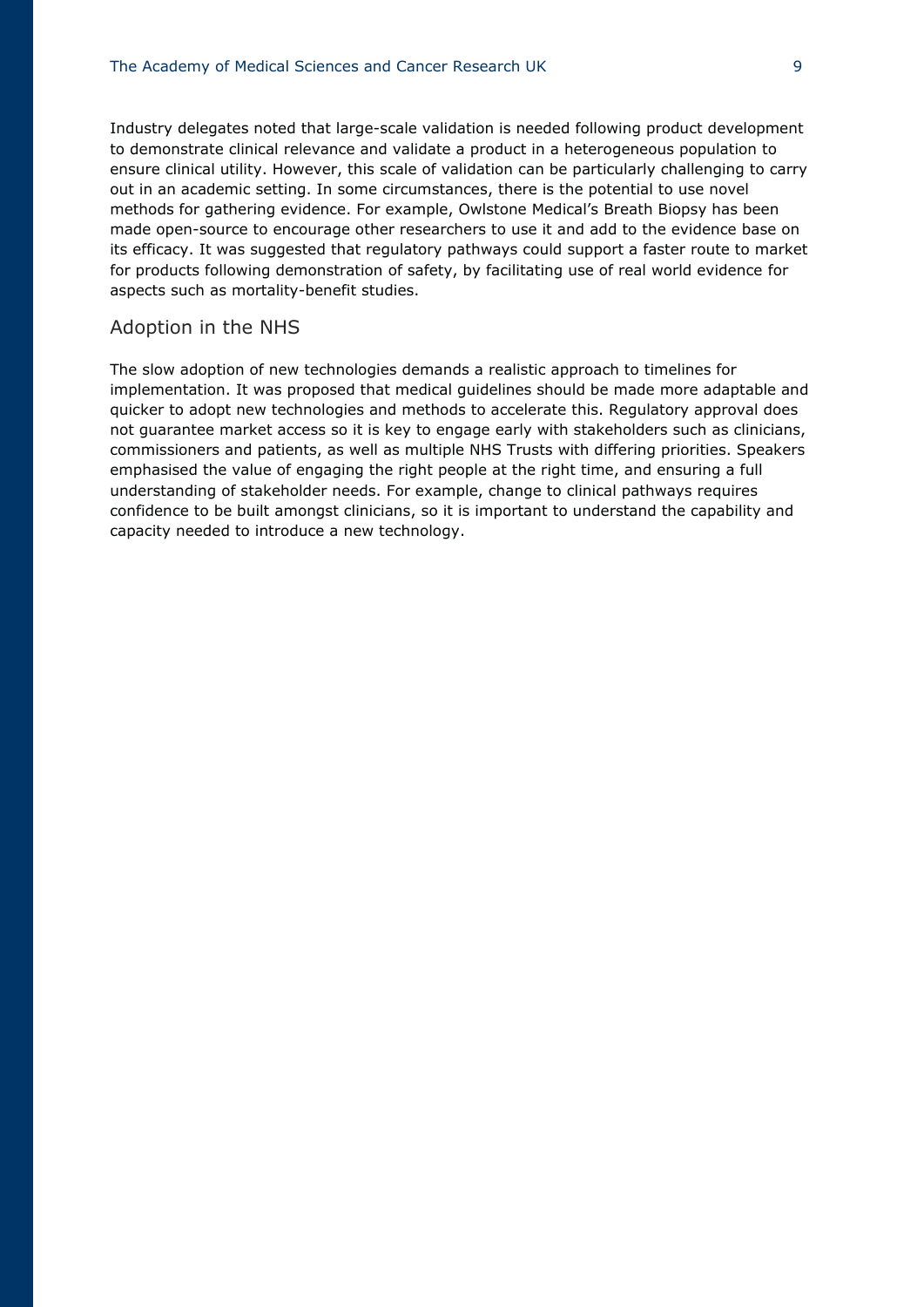## How can we overcome the challenges to translating EDD research?

**With the emergence of new biomarkers and EDD technologies, there is a need to support the translational pathways for this research from discovery through to delivery in order to benefit patients. Participants discussed the barriers to translation and possible solutions and in parallel, considered how the healthcare system can be prepared to fully realise the potential of this research. Priorities for a roadmap for translation were discussed and four key areas emerged: capacity and capability; evidence generation for EDD technologies; understanding the value of EDD research and its place in the healthcare system; and adoption in the NHS.**

### **Capacity and capability**

Multidisciplinarity of EDD research

Participants highlighted the multidisciplinarity of EDD research, which not only requires skilled teams for a given research question but also the engagement of other stakeholders involved in the translation process. One proposal was to develop Clinical Trials Units (CTUs) specifically for diagnostics. The CTUs, which currently focus on therapeutics, are valuable for supporting design, development and delivery of clinical trials, however, the technical and logistical demands of diagnostics trials are significantly different. Another point raised was that areas such as health economics, statistics and IP need to be considered alongside basic science skills. Each trial currently recruits this expertise, which is 'lost' when it ends. This does not incentivise skilled individuals to specialise in diagnostics and so a national model of diagnostic CTUs could centralise fragmented expertise and build critical mass, as well as raising standards and providing a career structure for specialists.

Participants discussed incentives for those working in the EDD field. For example, it can be difficult for early career researchers (ECRs), as publications can be more challenging in this field of research, but are regarded as criteria for success. These challenges are attributable to various factors including the relatively low success rates of biomarker research, and lengthy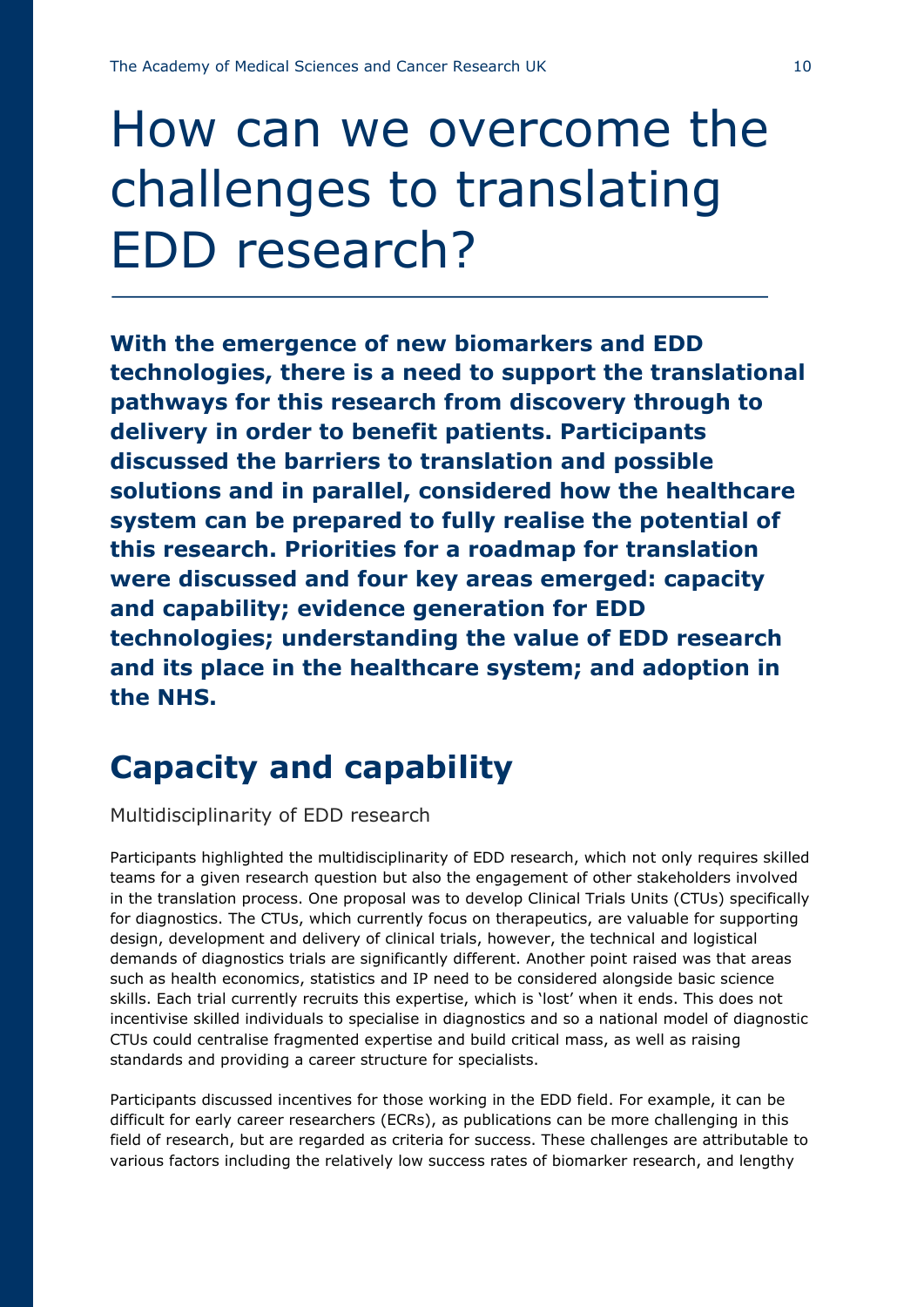studies such as those required to demonstrate mortality benefit in a 'healthy' cohort. Participants discussed the value of taking a 'team science' approach and considering the team composition and support for available ECRs. It was suggested that demonstrating impact on healthcare could be used as a metric for success, however, this is complicated by the potentially lengthy timescales for such visible impact in the system, as well as difficulty in foreseeing and understanding where such impact may occur. It was noted that specific fellowships for EDD ECRs would help draw and retain ECRs in the field, and support them through the challenges that the EDD field faces.

#### Building the clinical workforce for EDD

The skillset in the NHS reflects its focus on treatment and disease management so the current workforce is not best equipped to engage with the EDD agenda. To prepare the system, it is key to understand the number and type of healthcare professionals needed to deliver an EDD technology and the training required. Clinical capacity is already a challenge – for example in radiology and endoscopy – and the system needs to be better prepared for the rise in workload that may accompany the new technologies. It was noted that Health Education England's Cancer Workforce plan should help to build this workforce but is not sufficient to support the breadth and quantity of skills required to effectively deliver EDD research.<sup>4</sup>

The shift towards implementation of EDD technologies in primary care can be supported, in part, by an evolution of the GP consultation process and guidance for decision-making by approving more biomarkers for primary care. Support is particularly needed for cancers of greater unmet need that are either difficult to detect or have non-specific symptoms. Geographical variation in clinical diagnostic capabilities is challenging and differences in success rates and practice were noted; for example, variation in triaging due to different GP referral thresholds. This variation will widen if more EDD is introduced into primary care, and so effective training is needed in primary care for sampling, referral and decision-making processes.

#### Awareness and engagement

Participants discussed the importance of wider engagement throughout development and ensuring buy-in from stakeholders and key groups such as pathologists. In addition, it is important to raise patient awareness and understanding of symptoms and how to act upon these. Moreover, the role of the more knowledgeable, empowered individual needs to be considered, with the public increasingly coming forward for follow-up screening and lifestyle guidance. It was suggested that overall, behaviour change including awareness and motivation may be as important as the technologies.

#### The importance of collaboration

Participants recognised that collaboration across sectors such as academia, industry and the NHS, is critical to accelerating translation by capitalising on capabilities across sectors and addressing different stakeholder needs. There are often differences in the expectations and priorities between industry and academia. Careful consideration must be given to IP exchange and ownership across organisations. It was noted that there are opportunities to work alongside the NHS, and the example was cited of the joint roll-out of a lung screening trial by UCLH and a US biotech company which built upon a pilot by the NHS Cancer Vanguard.<sup>5</sup>

<u>.</u>

<sup>4</sup> Health Education England (2017). *Cancer Workforce Plan.* 

[www.hee.nhs.uk/sites/default/files/documents/Cancer%20Workforce%20Plan%20phase%201%20-](http://www.hee.nhs.uk/sites/default/files/documents/Cancer%20Workforce%20Plan%20phase%201%20-%20Delivering%20the%20cancer%20strategy%20to%202021.pdf) [%20Delivering%20the%20cancer%20strategy%20to%202021.pdf](http://www.hee.nhs.uk/sites/default/files/documents/Cancer%20Workforce%20Plan%20phase%201%20-%20Delivering%20the%20cancer%20strategy%20to%202021.pdf)

<sup>5</sup> <https://cancervanguard.nhs.uk/>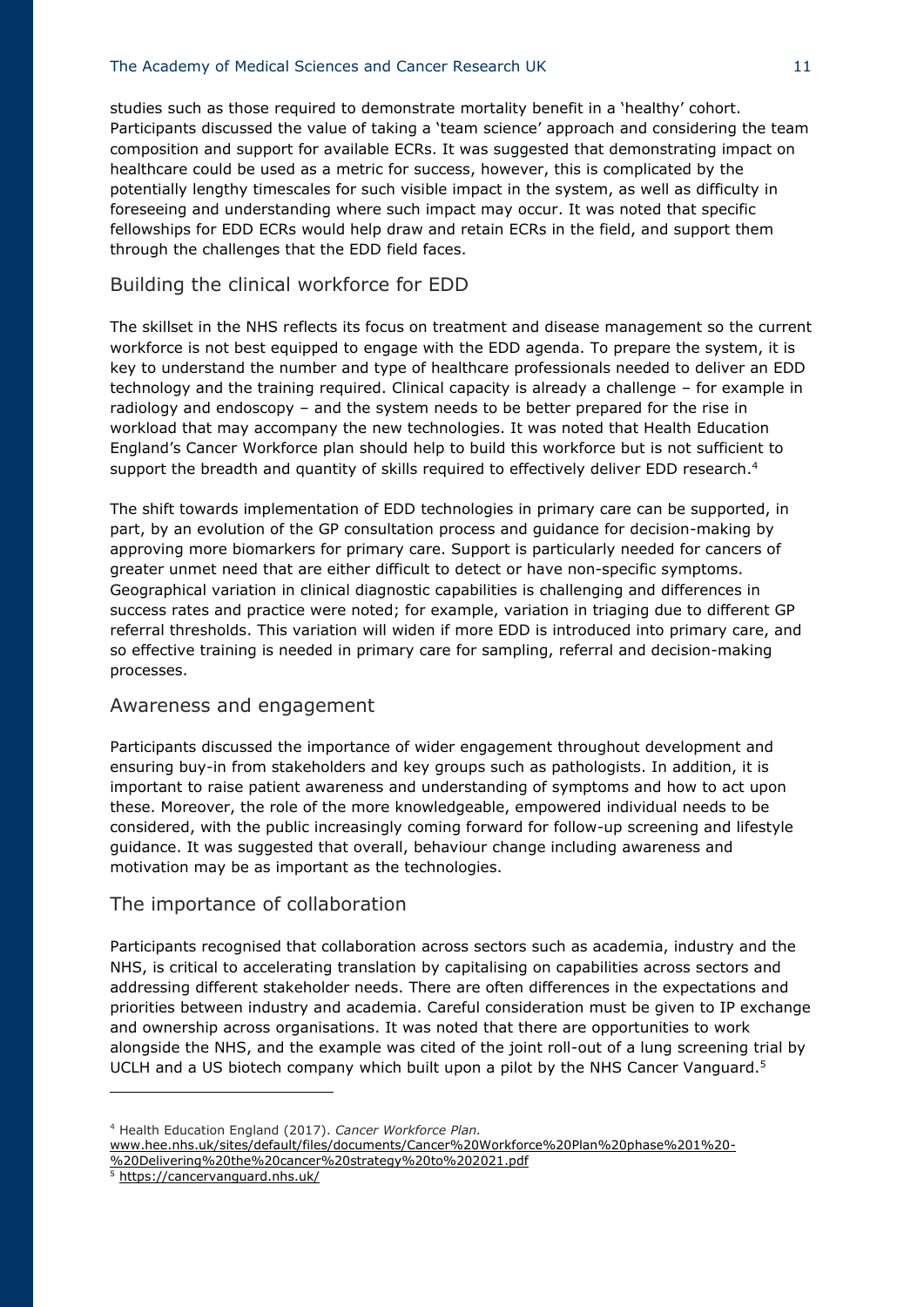## **Evidence generation for EDD products**

#### Sample collection and datasets

Participants emphasised the paucity of samples; one reason put forward for the 'failure' of technologies is that the majority of discovery research uses small sample sets that lack statistical validity. More samples and larger datasets are needed to build a more robust evidence base for discovery and validation, enabling 'go' or 'no-go' decisions to be reached more quickly. There is a dearth of samples in some types of cancers, notably those that are rarer and harder to diagnose. Participants proposed multiple ways to address this such as:

- Better standardisation of sampling.
- Establishment of consortia to aid data and sample collection.
- A more comprehensive, larger biobank of samples from a diverse population, including longitudinal data and linkage to other datasets such as clinical records. It was noted that useful sample banks such as the NIHR Bioresource and UK Biobank already exist and there is a need to capitalise on samples that have already been collected, however, existing resources may be insufficient for the demand of the field.
- It was proposed that samples could be collected from all patients at two-week wait clinics but this would require the associated infrastructure to be established.

More high-quality follow-up data is also needed and there are sometimes limitations in utility for specific research protocols owing to the way that samples have been collected. It was also cautioned that the maintenance of large biobanks is expensive and it is challenging to futureproof samples for all possible requirements.

Standardisation of sample collection and storage, and the associated datasets, can help to support their use for studies. Although use of retrospectively collected datasets is helpful, it was argued that in some cases, there is more value in prospective data collection from the correct cohort tailored to a well-defined research question. It was suggested that the Cancer Alliances in England could facilitate such prospective data collection as well as building on initiatives such as the Scotland SHARE database of blood samples.<sup>6</sup> Participants warned that prospective data collection can be difficult and costly if data are not collected in the right way.

#### A proportionate approach to evidence generation

A specific challenge identified was the requirement to demonstrate mortality benefit from diagnostics when (particularly given the low price point of these products) generating this evidence can be so lengthy as to be unaffordable. There was a strong emphasis on proportionality in EDD technology development to balance safety and a sufficiently robust evidence base with rapidly widened access. One suggestion was that once a product is CEmarked, real-world mortality studies could be conducted post-approval during clinical use, as the diagnostics carry a low safety risk. Earlier adoption followed by real-world pragmatic conditions (i.e. routine care) to collect evidence could be an effective way to accelerate access to EDD research, with a view to withdrawing products from use if they do not demonstrate value. This could be piloted through the NHS Cancer Alliances in England and rolled out more widely.

It was noted that there should be different evidence requirements and a more proportionate approach for introducing iterative technologies that improve on a product already in use, when compared to novel technologies. For example, most technologies will require an RCT but

<u>.</u>

<sup>6</sup> [www.goshare.org.uk/](http://www.goshare.org.uk/)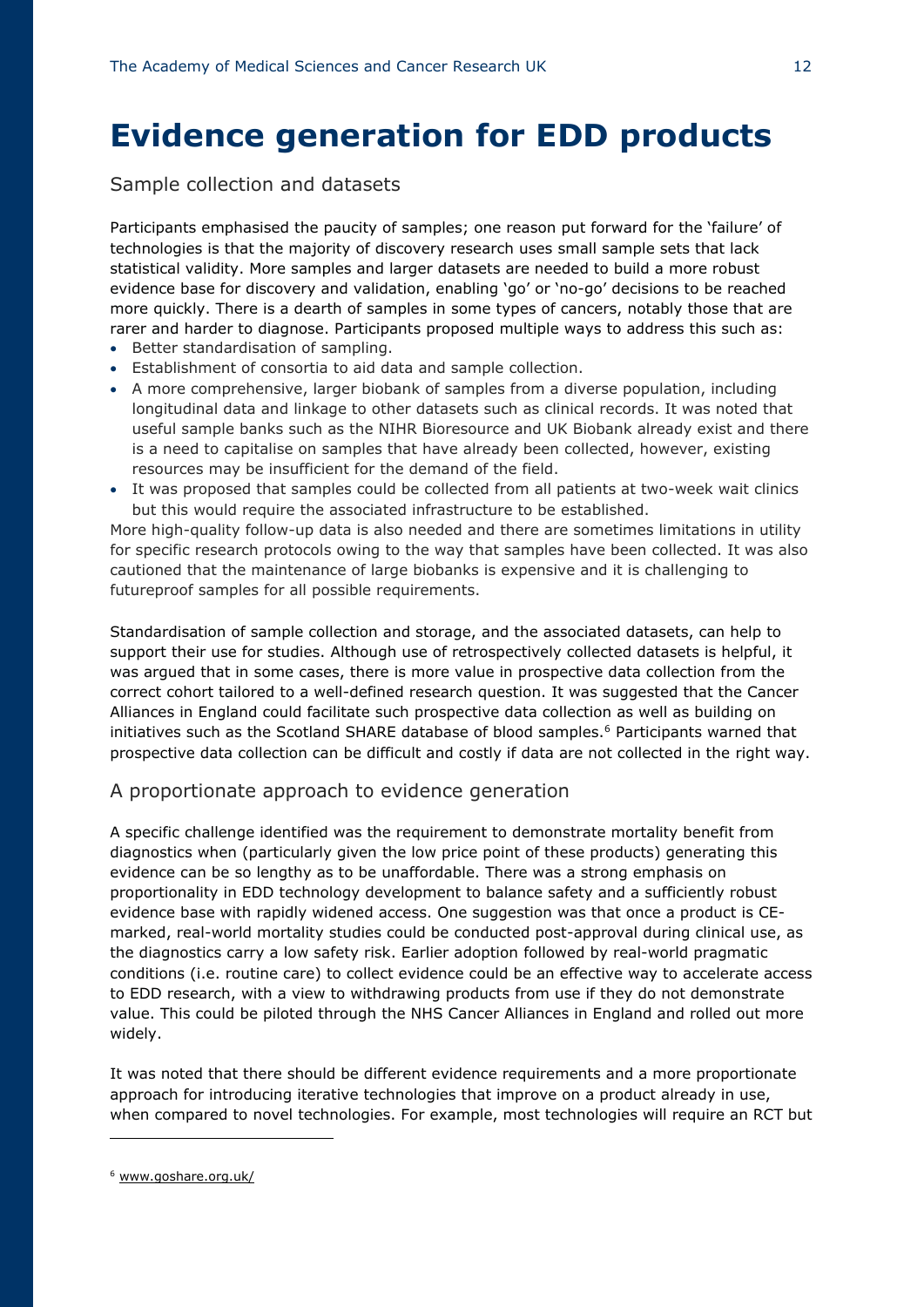#### The Academy of Medical Sciences and Cancer Research UK 13

this may not be relevant for incremental improvements. The current system does not allow for this stepwise iteration. Finally, progress is needed on the ability to use linked evidence for EDD research. For example, when studies have already shown that a novel EDD approach enables earlier detection of cancer, prior studies showing that early detection leads to improved outcomes in the same cancer could be better utilised to support evidence on outcomes.

The MHRA's Innovation Office can offer clarity on the regulatory and technical framework for evidence generation to individual companies on a case-by-case basis. In addition, the NIHR Medtech and In-vitro diagnostic Co-operatives (MICs) can assist with early evidence generation and performance testing.<sup>7</sup>

#### Funding for EDD research

<u>.</u>

Participants highlighted that historically, competition for research funding of biomarker discovery and validation has not been particularly successful. It was suggested that some research applications may lack sufficient methodological rigour, often due to the lack of funding available for sufficient evidence generation, and appropriate consideration needs to be given to these funding needs. The funding gap between early discovery and late-stage development was noted, with the observation that evidence generation needs to be flexible and strategic, incorporating the options above to overcome resource barriers. In addition, it was suggested that challenges exist around the notion of 'novelty' where innovations may be iterative and improvements rather than truly disruptive. Further, validation studies may not be a priority or of interest for researchers, and better recognition of efforts to bridge this translational gap through validation could incentivise research activity in this area.

### **Understanding value and place in the health system**

#### Understanding the applications and early value of research

There was detailed discussion around the need for researchers to understand the potential value and applications of an EDD technology, and its positioning in the healthcare system, *early* in the development process; otherwise this can impede later translation. It was felt that health economics models should be integrated as early as possible in development of novel markers/technologies and iterated throughout so the right data on outcomes is collected with an understanding of impact on patients, clinical pathways and the wider system. This would facilitate earlier engagement with NHS Trusts and commissioners to discuss their evidence needs (and outcomes of interest) so that research meets these requirements. This idea of value was encompassed by the suggestion of developing *'Target Product Profiles'* for new technologies – that is, what a new EDD technology would need to do in order to change practice. These may include clinical need, the competitive landscape, the context for delivery, and explicitly defining desirable figures for sensitivity, specificity and cost.

The importance of balance was recognised and whilst foresight is important, it was argued that early R&D should not be too deterministic and that the best context for implementation may not be clear at the outset. It was noted that if health economics is incorporated *too* early

<sup>7</sup> [www.nihr.ac.uk/about-us/how-we-are-managed/our-structure/infrastructure/Documents/medtech-and-in](http://www.nihr.ac.uk/about-us/how-we-are-managed/our-structure/infrastructure/Documents/medtech-and-in-vitro-diagnostic-co-operatives.htm)[vitro-diagnostic-co-operatives.htm](http://www.nihr.ac.uk/about-us/how-we-are-managed/our-structure/infrastructure/Documents/medtech-and-in-vitro-diagnostic-co-operatives.htm)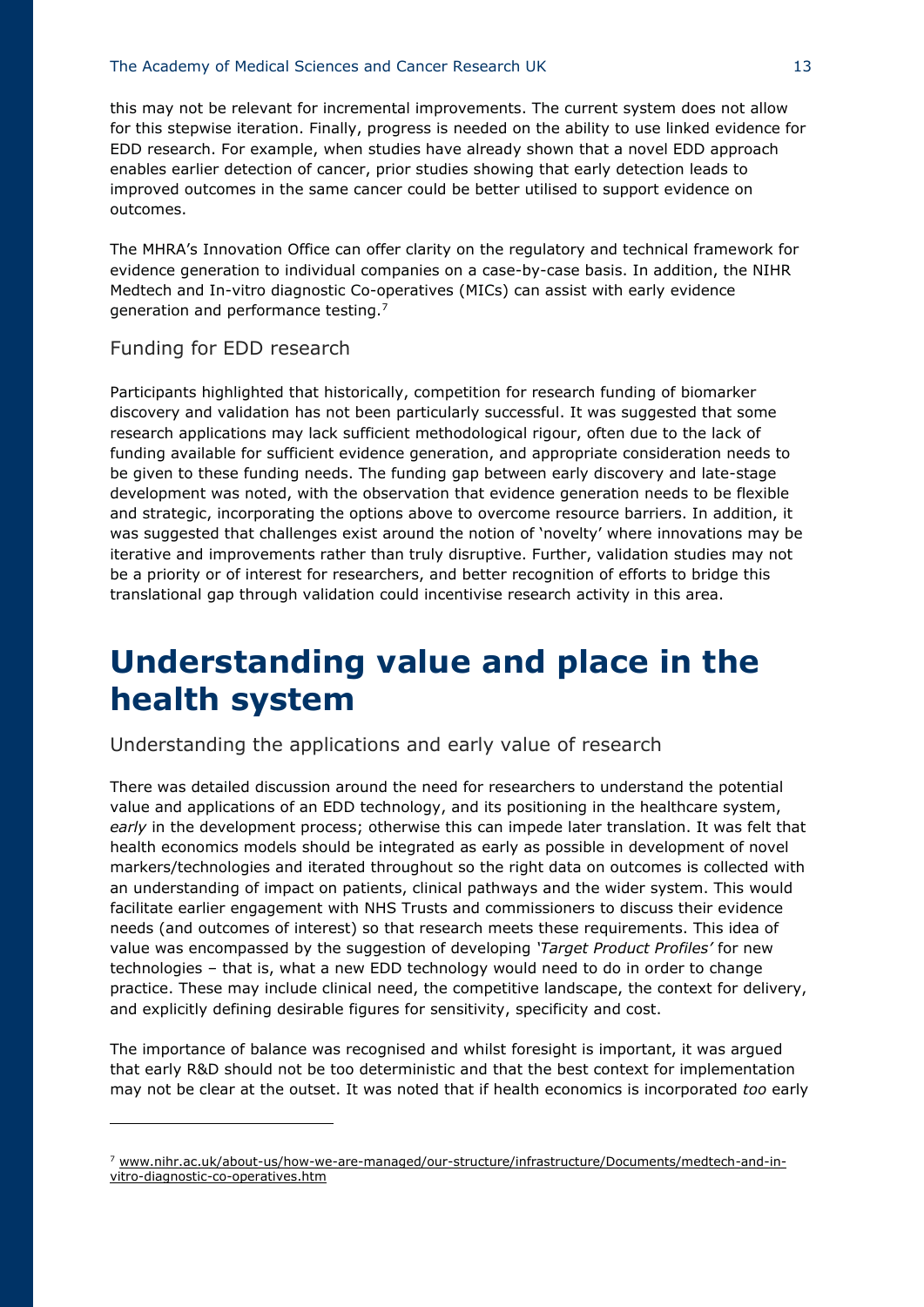then it could constrain innovation and it should not be over-prescriptive.

#### Health economics for EDD technologies

Health economics has a wider role beyond understanding the value of a technology. It is also key for exploring the impact of early diagnosis on health service planning and delivery. There is often a lack of understanding around this, with focus on the direct cost of a product rather than a more holistic view of where it fits within the system or what the health system can afford. Health economics can try to balance outcomes of interest, which may differ across stakeholders, for example patient measures such as quality of life. It was recognised that the term 'health economics' can be ambiguous and it may be more useful to focus on the 'value proposition' of a technology, which may not be cost-saving in the short-term but still has a wider value for the system in other ways.

Delegates noted the importance of carefully considering the harms and benefits of testing. For example, the appropriate level of testing for symptomatic patients is different to putting a healthy population through tests and procedures which could cause 'harm'. It was also emphasised that there is a need to better understand where harms truly exist. One such example is consideration of the harms resulting from potential over-screening. It was highlighted that the assumption that earlier detection saves more costly and complicated future management is not always right, and other considerations are needed including whether there is an effective treatment available, and if there are complications or potential adverse effects of treatment.

### **Uptake and adoption in the NHS**

Preparing the system for access and uptake

<u>.</u>

Uptake and adoption of EDD technologies in the NHS was felt to be slow. Participants described issues around length of time to implementation, particularly in the UK, with multiple examples of slow (or even absence of) adoption even when technologies have been shown as beneficial with 'overwhelming' evidence. For example, it was argued that the UK has been very slow to adopt HPV screening for cervical cancer which was introduced in the US in 2003. There has been a similar experience with the faecal immunochemical test (FIT) for colorectal cancer, which has been shown to improve outcomes.<sup>8</sup> Access to diagnostics can vary across the country and within different demographics, and equity of access is paramount. It was highlighted that stronger advocacy could support adoption in the UK and that there is potential to capitalise on the opportunity afforded by integrated healthcare systems. Academic Health Science Networks (AHSNs), NHS Cancer Alliances and other UK structures might also help to drive translation into practice.

The Accelerated Access Review sets out steps to improve access to innovative technologies in the NHS.<sup>9</sup> However, some participants explained that this will only apply to a few products in the first instance, and whilst originally intended to cover EDD technologies, much of the downstream work has focused on therapeutics. In general, participants emphasised the need

<sup>8</sup> Moss S, *et al.* (2017*). Increased uptake and improved outcomes of bowel cancer screening with a faecal*  immunochemical test: results from a pilot study within the national screening programme in England Gut. 66, 1631-1644.

<sup>9</sup> Accelerated Access Review (2016). [www.gov.uk/government/publications/accelerated-access-review-final](http://www.gov.uk/government/publications/accelerated-access-review-final-report)[report](http://www.gov.uk/government/publications/accelerated-access-review-final-report)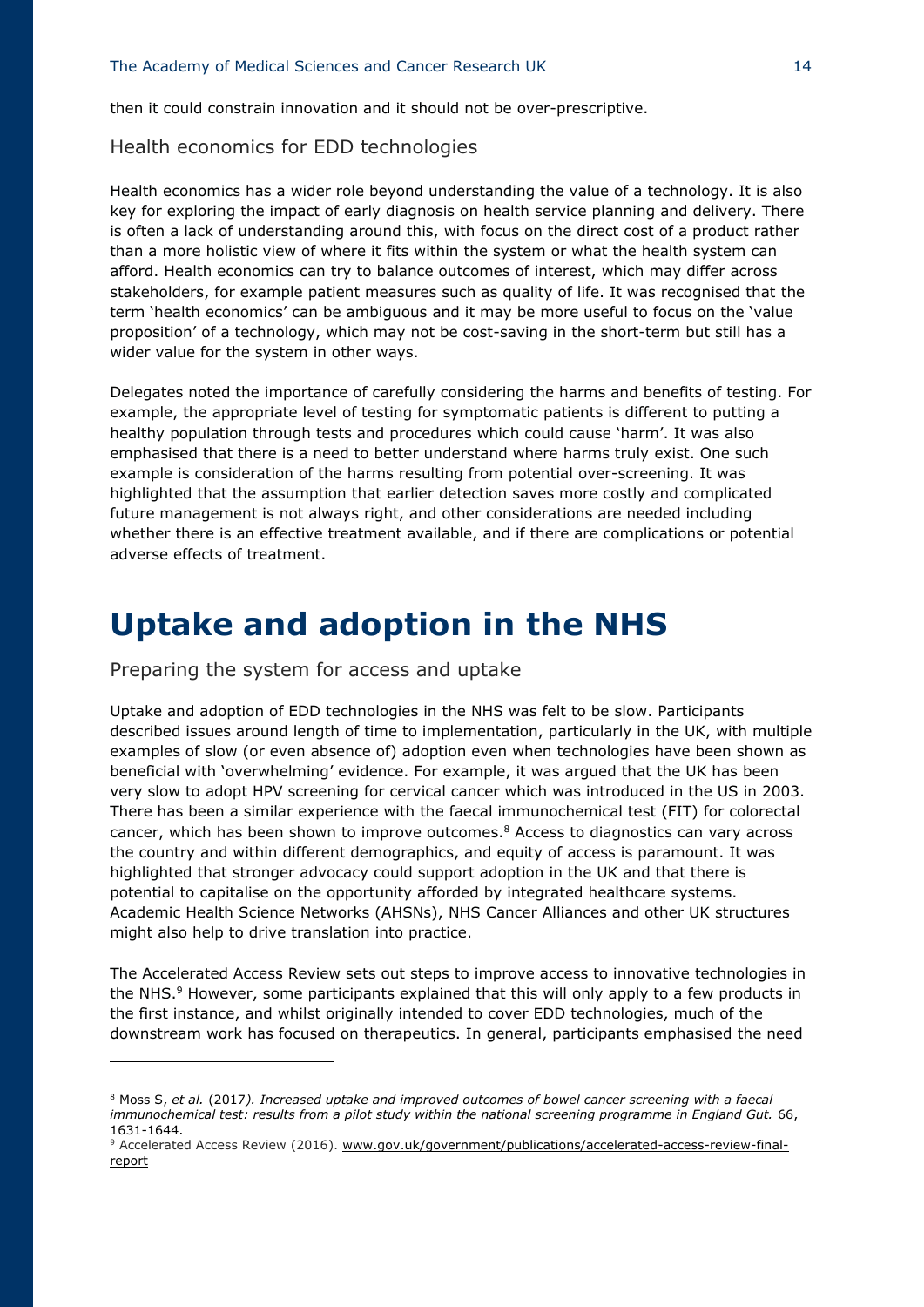for the NHS and Government to focus on EDD research and other technologies as well as medicines.

#### NHS commissioning and value

There was consensus that one of the biggest challenges to adoption lies in commissioning. It is essential for developers to understand the commissioning structure to ensure adoption, but it was noted that this is complex for diagnostics which sit between specialised and local commissioning. Ultimately, few cancer tests are endorsed by the NHS and there needs to be greater understanding of why this is and what 'success' looks like for the NHS. One proposal was to establish a Standard Operating Procedure for commissioning of EDD technologies to allow better insight into NHS decision-making. This would help to ensure that research incorporates expected outcomes from commissioners, clinicians and others, as perspectives on value of these technologies will differ from therapeutics. For example, EDD tests may help reach a diagnosis but because the treatment and management is not directly attributable to the technology, there is only indirect evidence of how these tests may impact outcomes.

It is essential to consider where and how testing will be delivered so that the system and commissioners can be prepared. Products should be fit-for-purpose and optimised for use in the clinic and target populations. Firstly, commissioners need to be convinced of the value of EDD through health economics modelling and the product will need to be delivered at reasonable cost. Costs of associated laboratory/pathology tests must also be considered. There is often a tension between short-term financial views in the NHS demanding rapid costsavings, and the long-term value of EDD – or cost-effectiveness – with potential savings downstream that may not deliver benefit for some time (particularly for diagnostics). It was suggested that there is recognition that screening does not necessarily need to be cost-saving in the short-term but must ultimately be cost-effective and deliver value. Demonstrating value in practice is often needed, which requires more long-term investment in mid-phase evidence generation from developers. There is also an *opportunity cost* of commissioning a new pathway which will impact the system elsewhere. Therefore a strong argument is needed for EDD technologies on potential impact and return on investment in order to justify the redirection of funds. One participant proposed that an alternative value proposition can be made through *'theranostics'* – that is, targeted therapies linked to companion diagnostics where it is easier to demonstrate value and generate funding for the diagnostics.

Commissioning decisions are further complicated by siloed budgets and negotiations across multiple stakeholders such as different NHS Trusts. This can make collaboration difficult and means that those who fund the development of a product may not derive direct benefit from it. Multiple Trusts and stakeholders may have different outcomes of interest, for example across geographical regions, and this also needs to be taken into consideration.

#### NHS culture

A culture change is required to focus on EDD as well as treatment in the NHS, particularly in primary care if more EDD is to be undertaken by GPs. This can be instigated through training and decision-support, incentives for testing and referral and the infrastructure to support atscale testing in primary care. Participants noted the opportunity to build on the previous success with moving cervical screening services into primary care.

Instigating change in the NHS can be challenging, particularly due to the heterogeneity across multiple Trusts and other organisations, as well as many individuals with different beliefs. Participants proposed that some form of centralised process may be necessary for effective uptake of EDD research, as well as incentivising change through a potential share of IP for the NHS. It was noted that political tenure can affect the long-term landscape in the UK as short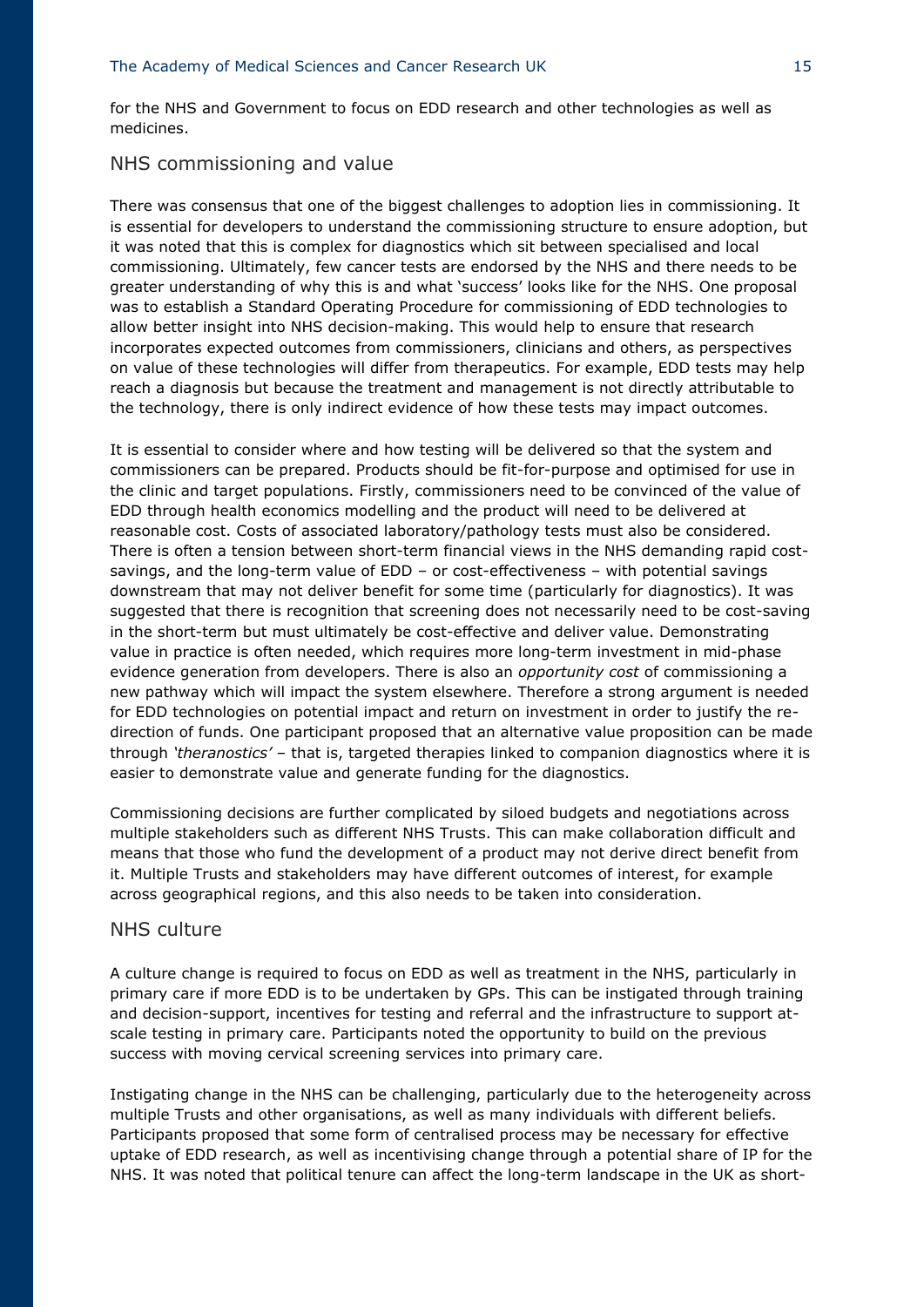term parliamentary positions and processes do not align with the long process of implementing a product in practice.

#### Risk stratification of patients

Participants discussed the opportunity to stratify patients before and after screening, and implement different strategies for at-risk groups and those with the highest need. There was a suggestion that this should be accompanied by an evolution of the National Screening Committee's model of definitive diagnosis in comparatively broad populations, towards identification of higher-risk groups. One participant suggested that risk models should be developed to identify those at risk of a diagnosis in five or ten years' time, allowing individuals to be screened according to risk. It is important to distinguish between screening for individuals at risk in the future and those at immediate risk as the clinical pathways for each will be different, involving surveillance and prevention strategies for the former and early treatment for the latter.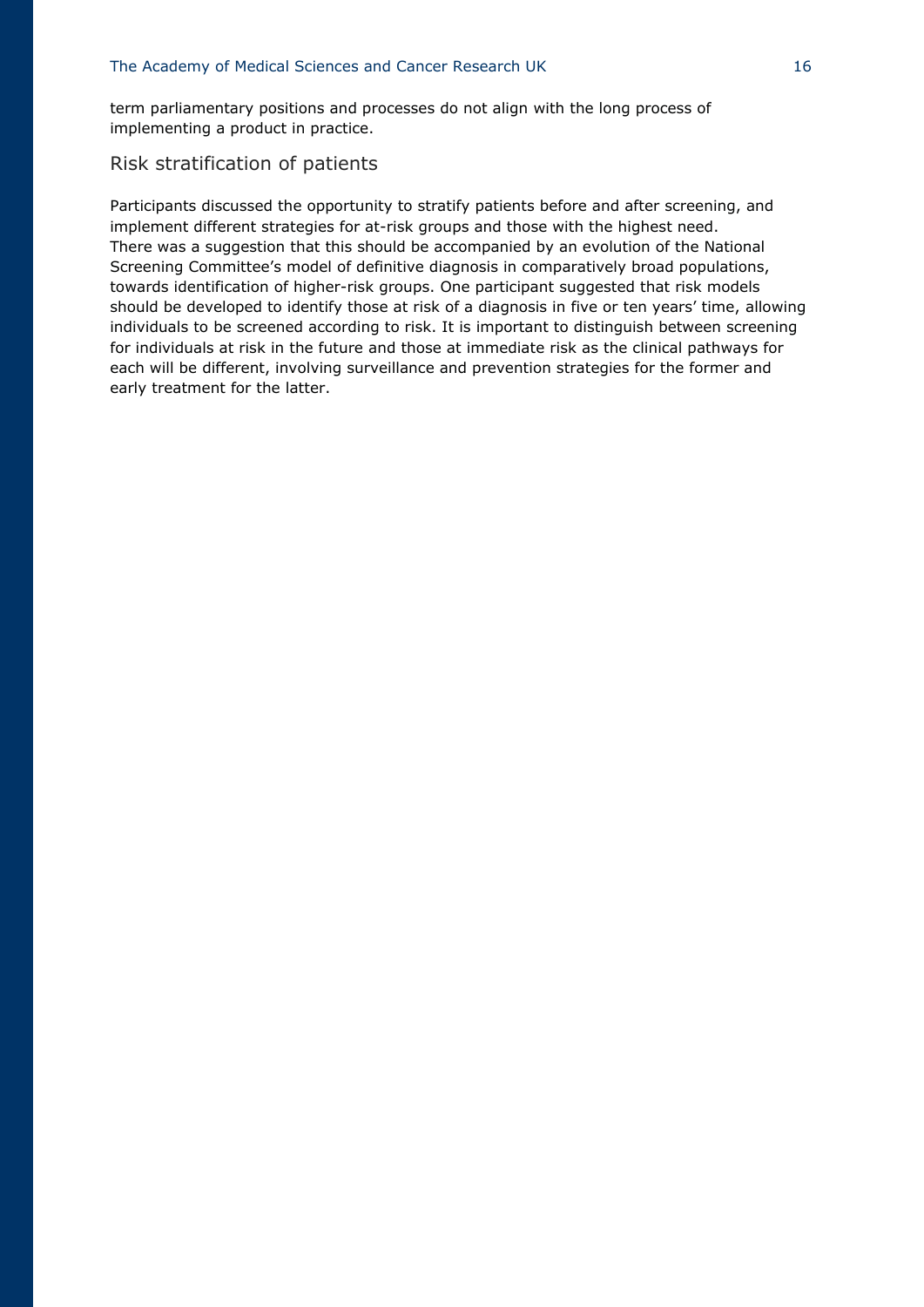## A roadmap for translation

**To prepare the research, development and healthcare systems, it was agreed that a comprehensive, clear roadmap is needed that details the various steps along the EDD research pathway. This should help inform development from idea and conception, through testing and evaluation, to clinical delivery.** 

An EDD roadmap should encompass 'what good looks like' for the translational pathway. Participants noted that it should not suggest an overhaul of current systems and should instead build upon the processes currently in place. There was strong support for a framework for biomarker development, and this could be expanded more broadly to incorporate other technologies and devices. It was proposed that the NCRI Screening, Prevention and Early Diagnosis Group could advise on this framework, with collaboration across all essential stakeholders whether the NHS, industry, funders, health economists, IP lawyers or others.

Participants identified the following priorities for a future roadmap:

- Clear guidance on the level of evidence that needs to be generated, and parameters that are required at each decision point, to enable progression to the next stage, including the overall body of evidence needed for commercialisation. This includes an understanding of the supportive studies required to progress as well as what factors might affect progress or decision-making, particularly with the emergence of a more holistic focus on specifications beyond specificity and accuracy, such as accessibility and cost. These evidence requirements will require consensus across key stakeholders and should note, in particular:
	- o Guidance is helpful for the proof-of-concept stages around sensitivity, specificity and validation, and then how a product can be scaled up beyond this to a larger test or across multiple sites.
	- o Proportionality and guidance on using different types of evidence to support a technology (e.g. real world evidence).
	- o To address aspects beyond evidence generation on clinical utility including economic viability and cost-benefit information, along with how developers and other key stakeholders might understand whether an innovation is realistic for an EDD context and where it would sit within the healthcare system.
- Advice on when to consult different stakeholders along the pathway to help direct research. This includes the needs at all stages of the roadmap so that necessary engagement can occur with key decision-makers early in the process.
- Clarity around regulatory validation and defining the different regulatory pathways and checkpoints along the pathway. The framework must allow for regulatory agility and recognise some of the accelerated pathways available in the UK.
- Proportionality and flexibility to account for the different needs of completely novel technologies compared with refinements or incremental improvements in existing technology/pathways.
- Agreement around terminology used and appropriate accountability and cohesion across sectors for different parts of the pathway. This includes building patient and public involvement into the pathway and also an exploration of the wider consequences of EDD research such as over-diagnosis.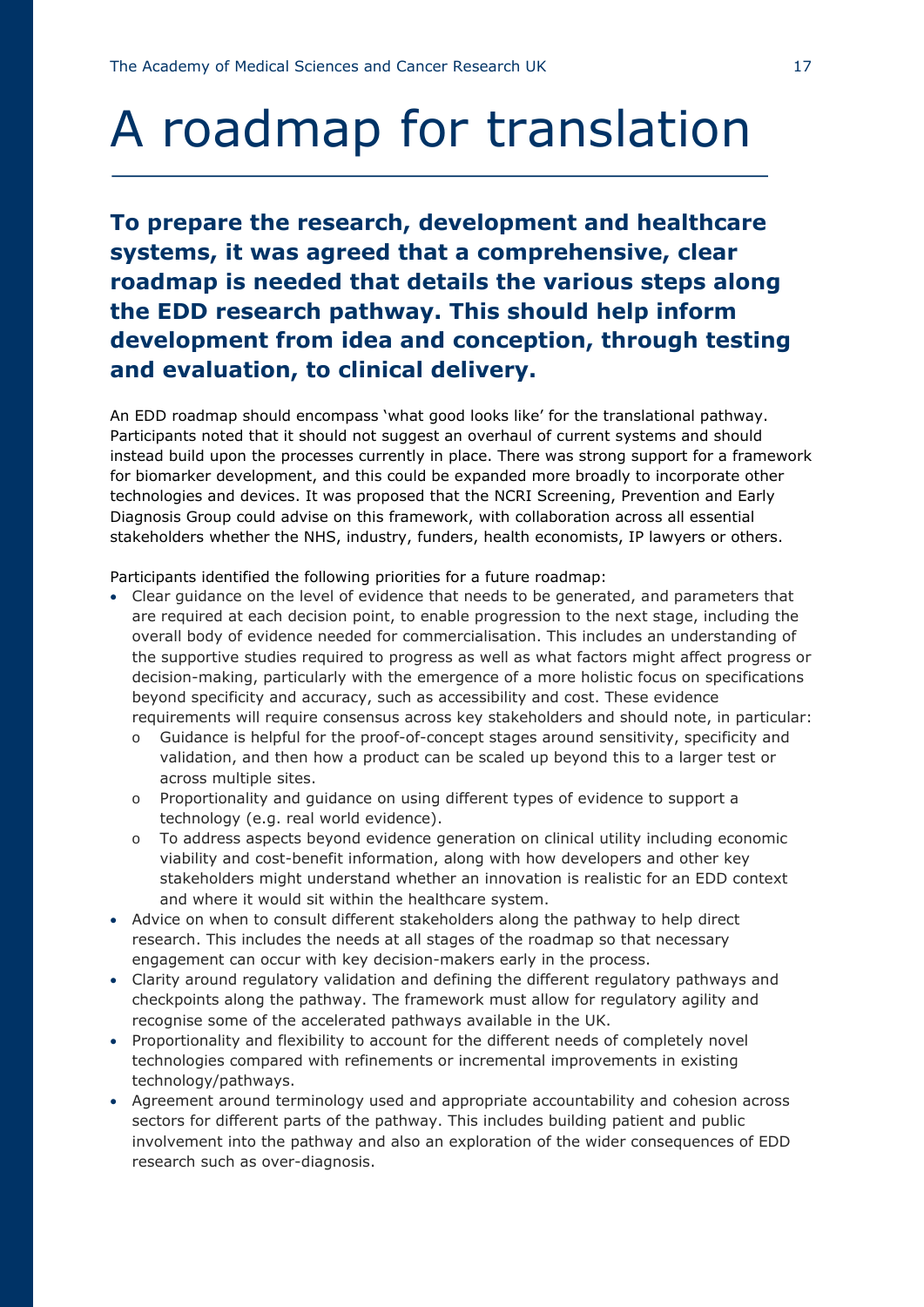#### The Academy of Medical Sciences and Cancer Research UK 18

• The roadmap should take into consideration and build upon similar initiatives that already exist rather than duplicate work. The CanTest initiative funded by Cancer Research UK was referenced as an example. This is an international collaboration seeking to improve diagnosis by exploring ways to develop and implement cancer diagnostics in primary care by building a framework for the development, evaluation and implementation of diagnostic tests.

It was agreed that the roadmap should offer a helpful tool for developers to think ahead and successfully manage challenging parts of the translational pathway, rather than a 'tick box' resource that potentially hampers innovation and instead creates more regulatory and governance barriers.

The meeting chair, Professor Peter Johnson CBE FMedSci, Professor of Medical Oncology at the University of Southampton, concluded the meeting by noting the need for appropriate investment in this field and infrastructure to make it easier to develop and implement EDD testing. This requires support along the translational pathway from understanding the evidence generation, clinical need and positioning of a technology in the healthcare system at the outset of EDD research, through to preparing the healthcare system for its delivery and supporting widespread uptake and diffusion.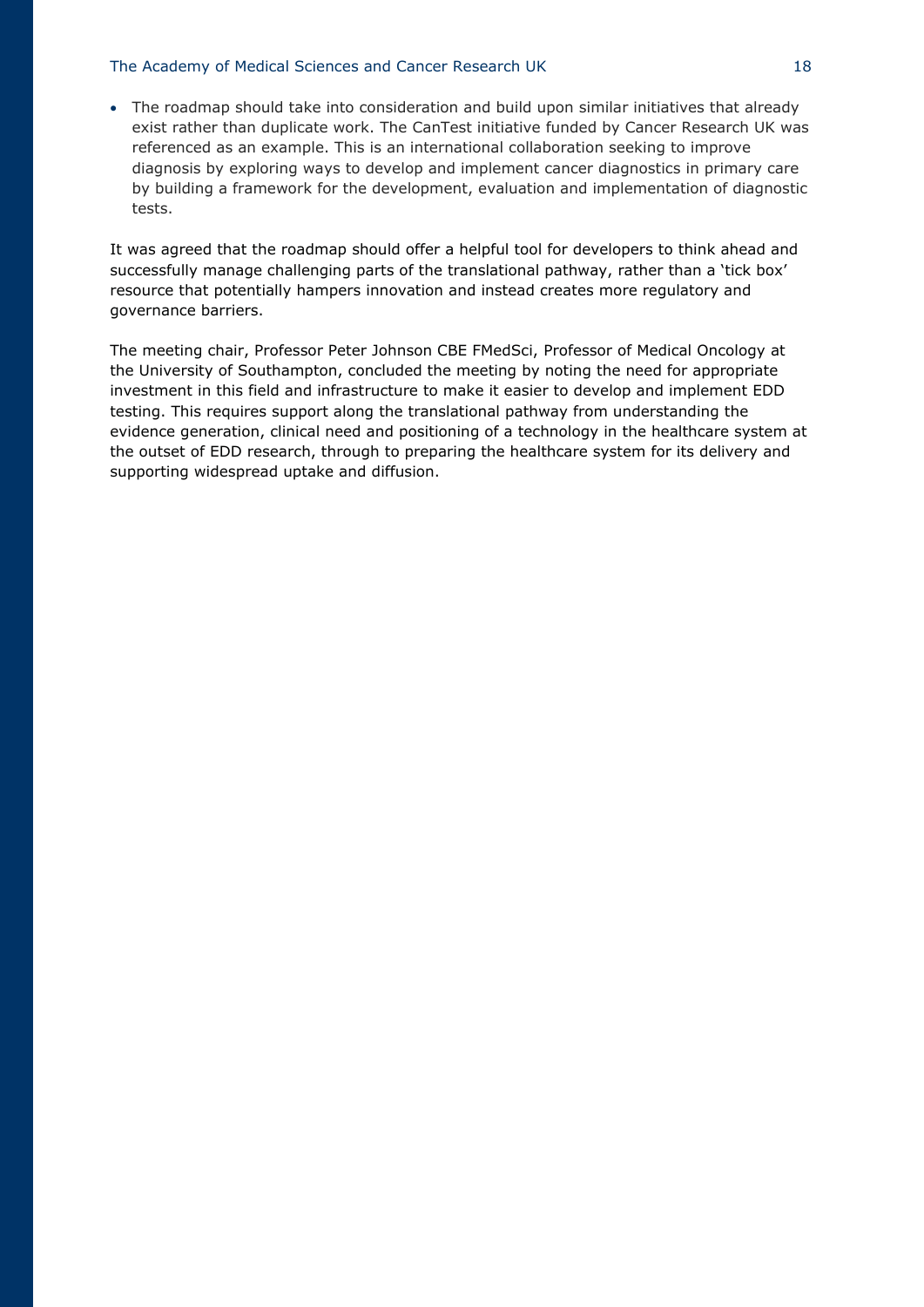### Annex 1: Attendees List

#### **Chair**

**Professor Peter Johnson CBE FMedSci**, Professor of Medical Oncology, University of Southampton

#### **Speakers and panellists**

**Dr Elisabeth Adams**, Managing Director, Aquarius Population Health **Professor Patrick Bossuyt**, AMC Principal Investigator, Academisch Medisch Centrum **Mr David Browning**, Chief Executive Officer, Oxford Cancer Biomarkers **Professor Jack Cuzick CBE FRS FMedSci**, Director, Wolfson Institute of Preventative Medicine, Queen Mary University of London **Dr Craig Eagle**, Vice President and Head of Oncology, Pfizer **Dr Emma Greenwood**, Director of Policy and Public Affairs, Cancer Research UK **Mr Geoffrey Hamilton-Fairley**, Chief Executive Officer, Oncimmune **Professor George Hanna**, Professor of Surgical Sciences and Head of Division, Imperial College Healthcare NHS Trust **Dr Rory Harvey**, Consultant Gastroenterologist and Divisional Medical Director, Bedford Hospital NHS Trust **Professor Richard Neal**, Professor of Primary Care Oncology, University of Leeds **Dr Daniel O'Connor**, Expert Medical Assessor, Medicines and Healthcare products Regulatory Agency **Dr Karin Oien**, Reader in Pathology, University of Glasgow **Professor Kathy Pritchard-Jones FMedSci**, Chief Medical Officer, UCLH Cancer Collaborative and Cancer Programme Director, UCL Partners AHSN **Professor Robert Steele**, Senior Research Professor, University of Dundee

**Dr Marc van der Schee**, Head of Clinical, Owlstone Medical

**Participants** 

#### **Participants**

**Professor Eric Aboagye FMedSci**, Director, Comprehensive Cancer Imaging Centre, Imperial College London

**Professor Tim Aitman FMedSci**, Chair of Molecular Pathology and Genetics, University of Edinburgh

**Dr Wendy Alderton**, Early Detection Programme Manager, CRUK Cambridge Centre **Professor David Baldwin**, Honorary Professor of Medicine, University of Nottingham **Dr Julie Barnes**, Founding CEO and Chief Scientific Officer, Abcodia

**Ms Meena Bhagat**, Consumer Representative, NCRI Screening, Prevention and Early Diagnosis Advisory Group

**Professor Andrew Biankin FMedSci**, Regius Chair of Surgery, University of Glasgow **Professor Kevin Brindle FMedSci**, Professor of Biomedical Magnetic Resonance, University of Cambridge

**Professor Robert Brown**, Head of Division of Cancer, Imperial College London **Dr Helen Campbell**, Portfolio Manager, Department of Health Research Networks, Clinical Research Facilities, and Cancer Research

**Professor Brendan Delaney**, Chair in Medical Informatics and Decision Making, Imperial College London

**Professor Caroline Dive CBE FMedSci**, Deputy Director, Cancer Research UK Manchester Institute

**Mr Will Dracup**, Chief Executive Officer, Biosignatures

**Professor Stephen Duffy**, Professor of Cancer Screening, Queen Mary University of London **Professor Douglas Easton FMedSci**, Director of the Centre for Cancer Genetic Epidemiology, University of Cambridge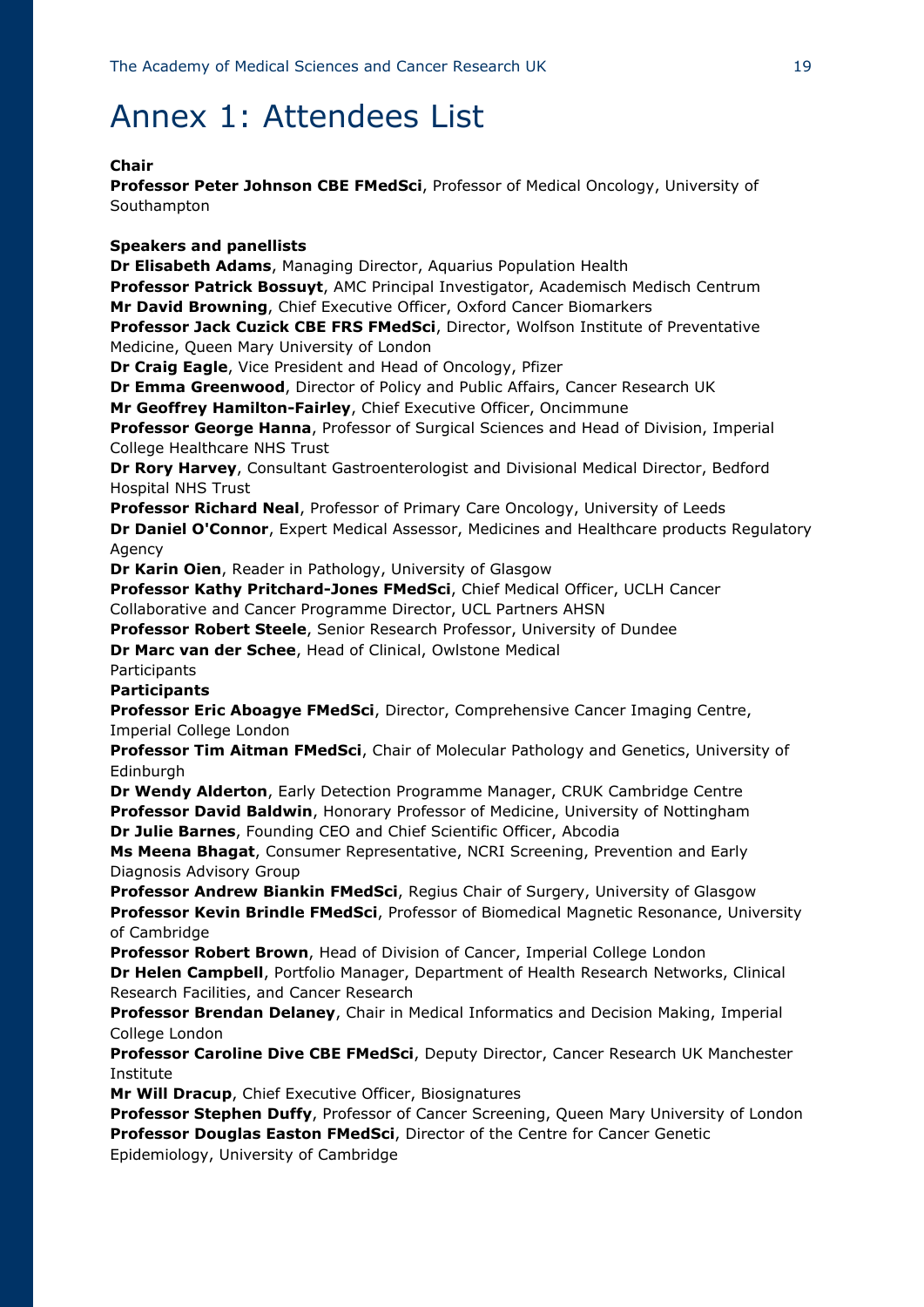**Professor Gareth Evans**, Professor of Medical Genetics, University of Manchester **Dr Ciaran Fulton**, Head of Diagnostics, LifeArc

**Professor Richard Gilbertson FMedSci**, Head of Department of Oncology, University of Cambridge

**Dr Vincent Gnanapragasam**, University Lecturer in Uro-oncology, University of Cambridge **Dr Liz Harrington**, Head of Translational Sciences UK Oncology, AstraZeneca

**Dr Shirley Henderson,** Cancer Scientific Adviser, Genomics Implementation Unit, NHS England

**Professor Sam Janes**, Professor of Respiratory Medicine, University College London **Dr Philip Jordan**, Business Analyst, Wellcome Trust

**Dr Maria Kapi**, Senior Medical Advisor, Roche Diagnostics

**Professor Stanley Kaye FRSE FMedSci**, Professor of Medical Oncology and Research Director, RM Partners

**Dr Teresa Klinowska**, Senior Project Director, AstraZeneca

**Professor Martin Leach FMedSci**, CRUK Cancer Imaging Centre, Institute of Cancer Research

**Ms Claire Levermore**, Senior Programme Manager (Earlier Diagnosis), UCLH Cancer Collaborative and Cancer Programme

**Dr Leila Luheshi**, Associate Director, Clinical and Translational Research, Oxford Nanopore **Professor Yoryos Lyratzopoulos**, Professor of Cancer Epidemiology, University College London

**Dr Athena Matakidou**, Head of Clinical Genomics, AstraZeneca

**Dr Iain Miller**, Founder and CEO, Healthcare Strategies Group

**Ms Teri Morgan**, Consumer Representative, NCRI Screening, Prevention and Early Diagnosis Advisory Group

**Dr Clive Morris**, Chief Medical Officer, Inivata

**Dr Declan Mulkeen**, Chief of Strategy, Medical Research Council

**Dr Claire Palles**, Birmingham Fellow, Institute of Cancer and Genomic Science

**Dr Ivana Poparic**, Research Collaboration Manager, NIHR Office for Clinical Research Infrastructure

**Dr John Pritchard**, Entrepreneur in Residence (Diagnostics and Devices), Cambridge Academy of Therapeutic Sciences

**Professor Helen Reeves**, Professor of Translational Hepatology, Newcastle University **Dr Nitzan Rosenfeld**, Group Leader, CRUK Cambridge Institute

**Dr Chris Rowe**, Lead Technologist - Stratified Medicine Innovation Platform, Innovate UK **Professor Peter Sasieni**, Professor of Biostatistics and Cancer Epidemiology, King's College London

**Ms Sophia Turner**, Patient Representative

**Dr Hayley Whitaker**, Reader in Cancer Biology, University College London

#### **Secretariat**

**Ms Ola Bykowska**, Policy Intern, Academy of Medical Sciences

**Dr David Crosby**, Head of Early Detection Research, Cancer Research UK

**Dr Katy Davidson**, Early Diagnosis Officer (Cancer Outcomes), Cancer Research UK

**Ms Liberty Dixon**, FORUM Policy Manager, Academy of Medical Sciences

**Ms Samantha Harrison**, Senior Manager (Early Diagnosis and International Cancer Benchmarking Partnership), Cancer Research UK

**Ms Sara Hiom**, Director of Early Diagnosis & Cancer Intelligence, Cancer Research UK

**Dr Lauren Kerr**, Early Detection Programme Manager, Cancer Research UK

**Dr Jodie Moffat**, Head of Early Diagnosis, Cancer Research UK

**Ms Florence Mowlem**, Policy Intern, Academy of Medical Sciences

**Mr David Osuna De La Pena**, Intern, Cancer Research UK

**Mr James Squires**, Policy Officer, Academy of Medical Sciences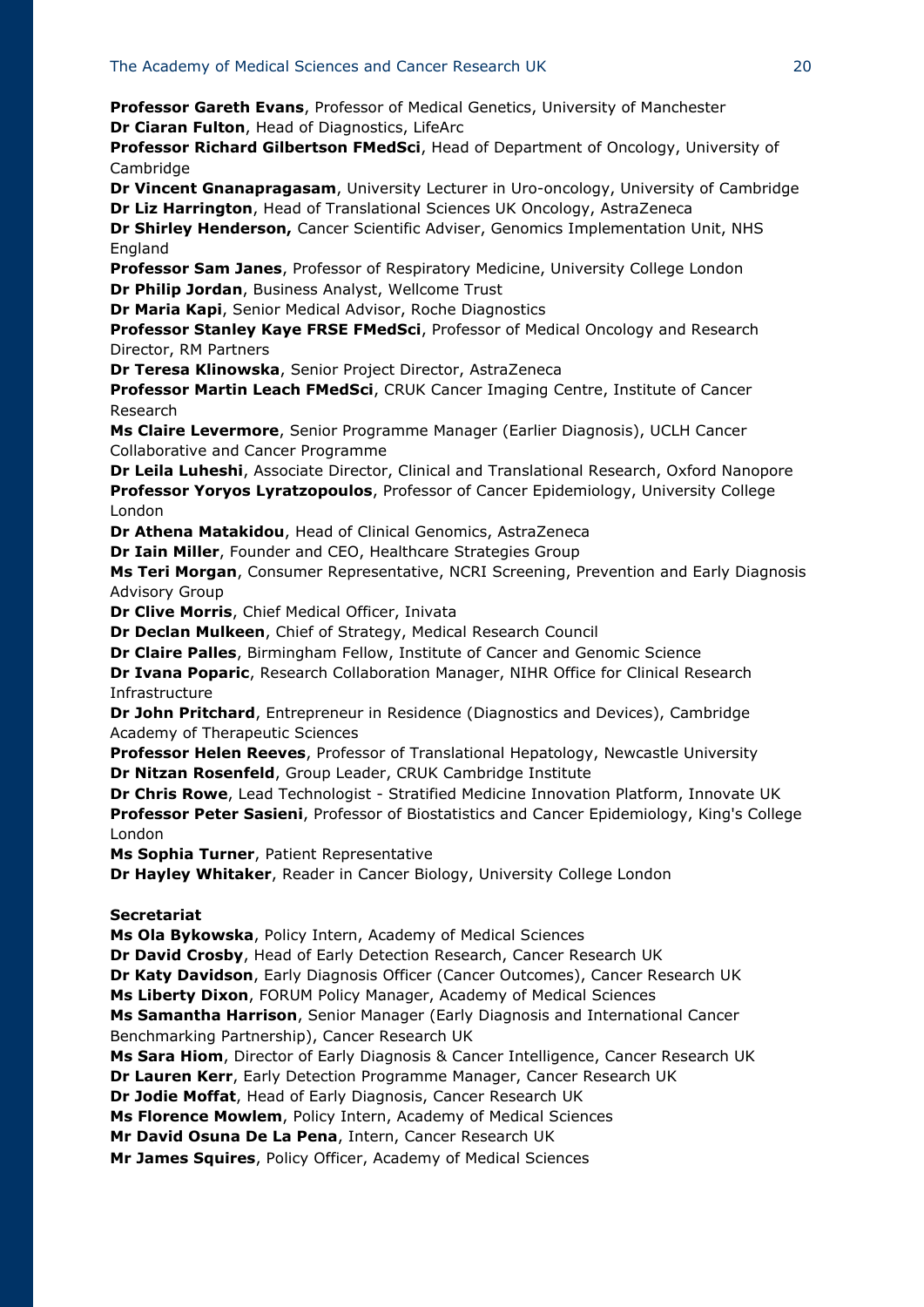## Annex 2: Agenda

| 10.00-10.10                                                          | <b>Introduction and welcome</b>                                                                                         |  |
|----------------------------------------------------------------------|-------------------------------------------------------------------------------------------------------------------------|--|
|                                                                      | Professor Peter Johnson CBE FMedSci, Professor of Medical Oncology, University of                                       |  |
|                                                                      | Southampton                                                                                                             |  |
| The landscape for translating early detection and diagnosis research |                                                                                                                         |  |
| 10.10-10.30                                                          | Overview of EDD research and the translational pathway                                                                  |  |
|                                                                      | Professor Richard Neal, Professor of Primary Care Oncology, University of Leeds                                         |  |
| 10.30-10.45                                                          | The potential of EDD research and exemplars                                                                             |  |
|                                                                      | Professor Jack Cuzick CBE FRS FMedSci, Director, Wolfson Institute of Preventative                                      |  |
|                                                                      | Medicine, Queen Mary University of London                                                                               |  |
| 10.45-11.00                                                          | Implications of advances in EDD biomarkers and technology                                                               |  |
|                                                                      | David Browning, Chief Executive Officer, Oxford Cancer Biomarkers                                                       |  |
| 11.00-11.15                                                          | Navigating the translation of EDD research - learning from the UCLH Cancer                                              |  |
|                                                                      | <b>Collaborative</b>                                                                                                    |  |
|                                                                      | Professor Kathy Pritchard-Jones, Chief Medical Officer, UCLH Cancer Collaborative                                       |  |
| 11.15-11.30                                                          | Creating a system for translation of innovation: case study 1                                                           |  |
|                                                                      | Geoffrey Hamilton-Fairley, Chief Executive Officer, Oncimmune                                                           |  |
| 11.30-11.45                                                          | Creating a system for translation of innovation: case study 2                                                           |  |
|                                                                      | Dr Marc van der Schee, Head of Clinical, Owlstone Medical                                                               |  |
| 11.45-12.00                                                          | Creating a system for translation of innovation: case study 3                                                           |  |
|                                                                      | Dr Craig Eagle, Senior Vice President and Head of Oncology, Pfizer                                                      |  |
| 12.00-12.45                                                          | Lunch                                                                                                                   |  |
|                                                                      | Defining and meeting the challenges of the future                                                                       |  |
| 12.45-13.00                                                          | The value of EDD technologies                                                                                           |  |
|                                                                      | Dr Elisabeth Adams, Managing Director, Aquarius Population Health                                                       |  |
| 13.00-14.00                                                          | Panel discussion: What are the challenges for EDD research and technologies                                             |  |
|                                                                      | and how do they fit into the broader healthcare landscape?                                                              |  |
|                                                                      | David Browning, Chief Executive Officer, Oxford Cancer Biomarkers<br>$\bullet$                                          |  |
|                                                                      | Professor Robert Steele, Chair, UK National Screening Committee<br>$\bullet$                                            |  |
|                                                                      | Geoffrey Hamilton-Fairley, Chief Executive Officer, Oncimmune<br>$\bullet$                                              |  |
|                                                                      | Professor Kathy Pritchard-Jones, Chief Medical Officer, UCLH Cancer Collaborative<br>$\bullet$                          |  |
|                                                                      | Dr Karin Oien, Reader in Experimental Therapeutics, University of Glasgow                                               |  |
| 14.00-14.20                                                          | <b>Coffee and refreshment break</b>                                                                                     |  |
|                                                                      | Preparing the system for EDD research and technologies                                                                  |  |
| 14.20-14.25                                                          | <b>Introduction to afternoon</b>                                                                                        |  |
|                                                                      | Professor Peter Johnson CBE FMedSci, Professor of Medical Oncology, University of                                       |  |
|                                                                      | Southampton                                                                                                             |  |
| 14.25-14.55                                                          | What do we need to know to prepare the system?                                                                          |  |
|                                                                      | Professor Patrick Bossuyt, AMC Principal Investigator, Academisch Medisch Centrum                                       |  |
| 14.55-16.05                                                          | Break-out sessions: filling the gap for translation of EDD technologies                                                 |  |
|                                                                      | • Group 1 - chaired by Professor George Hanna, Professor of Surgical Sciences                                           |  |
|                                                                      | and Head of Division, Imperial College Healthcare NHS Trust                                                             |  |
|                                                                      | • Group 2 - chaired by Professor Patrick Bossuyt, AMC Principal Investigator,                                           |  |
|                                                                      | Academisch Medisch Centrum                                                                                              |  |
|                                                                      | • Group 3 - chaired by Professor Caroline Dive CBE FMedSci, Deputy Director,<br>Cancer Research UK Manchester Institute |  |
|                                                                      | Group 4 - chaired by Professor Martin Leach FMedSci, CRUK Cancer Imaging                                                |  |
|                                                                      | Centre, Institute of Cancer Research                                                                                    |  |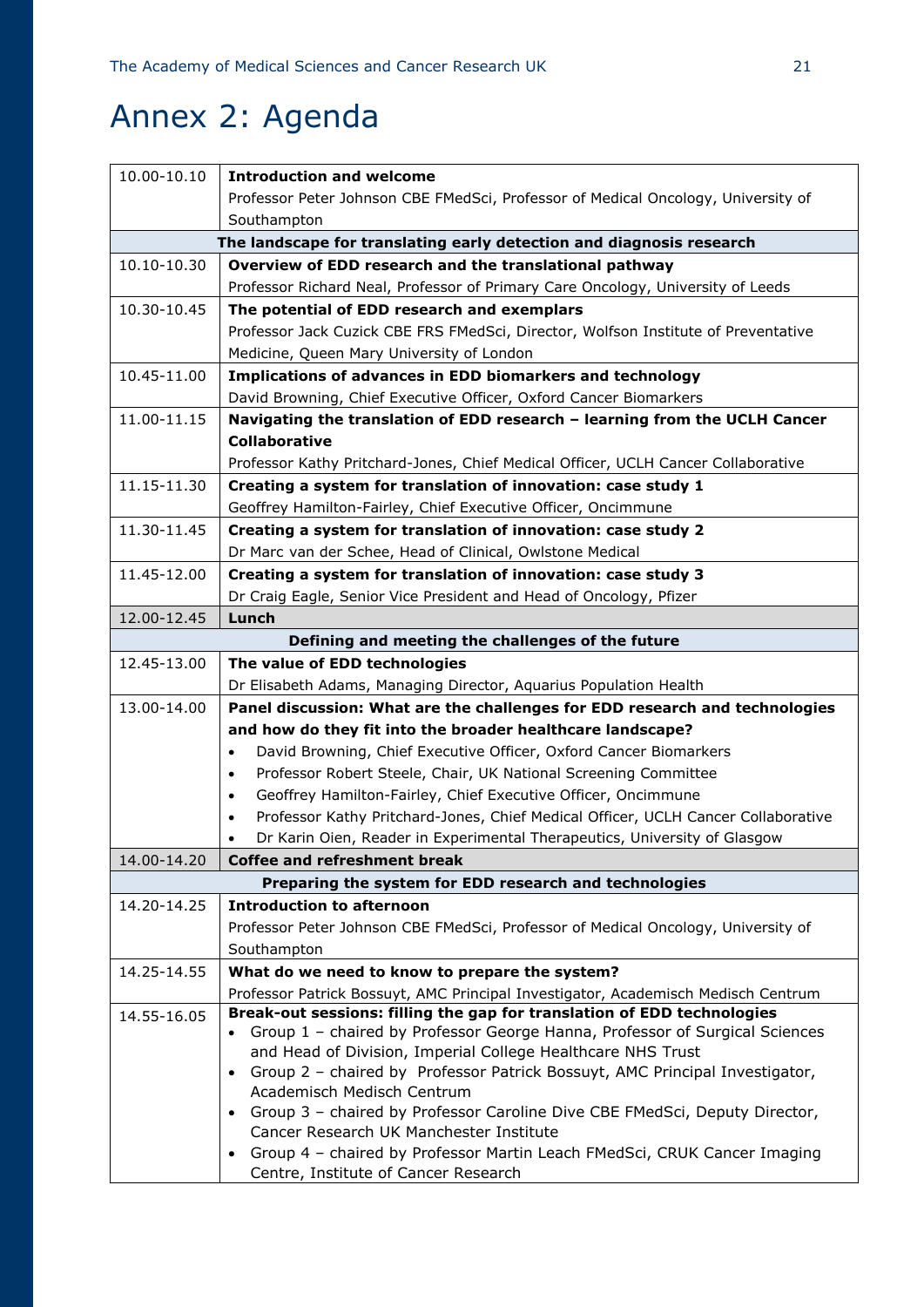| 16.05-16.50 | Panel discussion - Preparing the system for EDD technologies                           |
|-------------|----------------------------------------------------------------------------------------|
|             | Dr Daniel O'Connor, Expert Medical Assessor, MHRA                                      |
|             | Dr Rory Harvey, Consultant Gastroenterologist, Bedford Hospital NHS Trust<br>$\bullet$ |
|             | Emma Greenwood, Director of Policy and Public Affairs, Cancer Research UK<br>$\bullet$ |
|             | Professor George Hanna, Professor of Surgical Sciences and Head of Division,           |
|             | Imperial College Healthcare NHS Trust                                                  |
| 16.50-17.00 | <b>Summary and close</b>                                                               |
|             | Professor Peter Johnson CBE FMedSci, Professor of Medical Oncology, University of      |
|             | Southampton                                                                            |